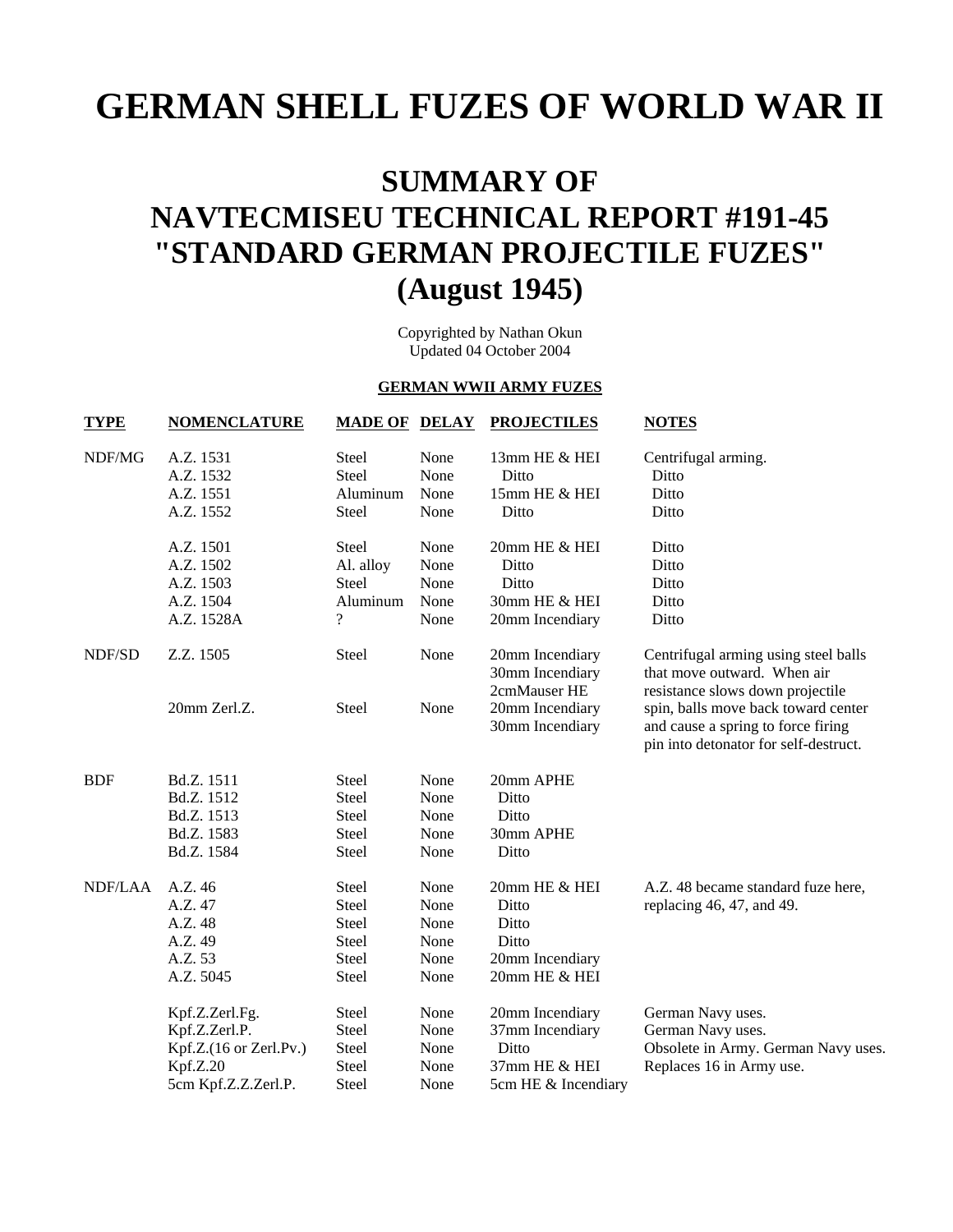| <b>TYPE</b> | <b>NOMENCLATURE</b>               | <b>MADE OF DELAY</b> |                          | <b>PROJECTILES</b>                                                                | <b>NOTES</b>                                                                                                                   |
|-------------|-----------------------------------|----------------------|--------------------------|-----------------------------------------------------------------------------------|--------------------------------------------------------------------------------------------------------------------------------|
| NDF/HE      | A.Z. 23 m.z. (0.15)               | Aluminum             | 0.15                     | 7.5cm Spreng.Gr.<br>10.5cm Spreng.Gr.                                             | Centrifugal bolt arming, with both a<br>regular moving firing pin to hit the                                                   |
|             | A.Z. $23$ m.v. $(0.25)$           | Aluminum             | 0.25                     | 15cm Spreng.Gr.<br>10.5cm Spreng.Gr.                                              | detonator plus a "graze" design where<br>detonator moves to hit firing pin if a                                                |
|             | A.Z. 23 m.v. (0.15) Zn            | Zinc                 | 0.15                     | 15cm Spreng.Gr.<br>10.5cm Spreng.Gr.                                              | highly oblique hit occurs.                                                                                                     |
|             | A.Z. 23 m.v. (0.25) Zn            | Zinc                 | 0.25                     | 15cm Spreng.Gr.<br>10.5cm Spreng.Gr.                                              | Ditto                                                                                                                          |
|             | A.Z. 23 m.v. (0.15) Pr.           | Plastic              | 0.15                     | 15cm Spreng.Gr.<br>10.5cm Spreng.Gr.                                              | Ditto                                                                                                                          |
|             | A.Z. 23 m.v. (0.25) Pr.           | Plastic              | 0.25                     | 15cm Spreng.Gr.<br>10.5cm Spreng.Gr.                                              | Ditto                                                                                                                          |
|             | A.Z. 23 m.v. (0.8)                | Steel                | 0.8                      | Spreng.Gr.<br>21cm<br>Spreng.Gr.<br>24cm                                          | Same as above A.Z. 23 fuzes as to<br>arming and graze design.                                                                  |
|             | A.Z. $23$ m.v. $(0.15)$ umg.      | Steel                | 0, 0.15                  | 21cm<br>Spreng.Gr.<br>24cm<br>Spreng.Gr.                                          | Same as above, but delay can also be set<br>to either instantaneous $(0)$ or 0.15 sec.                                         |
|             | A.Z. 23 umg. m. 2V                | Steel                | $0, 0.2 - 0.8$ 21cm      | Spreng.Gr.<br>24cm<br>Spreng.Gr.                                                  | Multiple, incremental delay settings<br>from $0.2$ to $0.8$ sec or can be set to $0$ ,<br>but otherwise same as other A.Z. 23. |
|             | A.Z. $23/28$ m.v. $(0.1)$         | Aluminum             | 0.1                      | 8.8cm Spreng.Gr.<br>10.5cm Spreng.Gr.<br>12.5cm Spreng.Gr.                        | Same A.Z. 23 arming & graze design.                                                                                            |
|             | A.Z. 23/28 m.v. (0.1) Zn Zinc     |                      | 0.1                      | 8.8cm Spreng.Gr.<br>10.5cm Spreng.Gr.<br>12.5cm Spreng.Gr.                        | Same A.Z. 23 arming & graze design.                                                                                            |
|             | A.Z. 23/28 m.v. (0.1) Pr. Plastic |                      | 0.1                      | 8.8cm Spreng.Gr.<br>10.5cm Spreng.Gr.<br>12.5cm Spreng.Gr.                        | Same A.Z. 23 arming & graze design.                                                                                            |
|             | A.Z. $23/42$ m.v. $(0.15)$        | Aluminum             | 0.15                     | 10.5cm Spreng.Gr.                                                                 | Same A.Z. 23 arming & graze design,<br>except spin rate to arm changed.                                                        |
|             | A.Z. 23 m.v. (?) Geb.             | Aluminum             | $\overline{\mathcal{L}}$ | 8.8cm Spreng.Gr.<br>10.5cm Spreng.Gr.<br>12.5cm Spreng.Gr.                        | Same as A.Z. 23/28 in design, but<br>delay time unknown.                                                                       |
|             | A.Z. 35 K m.v. (0.3).             | Steel                | 0.3                      | 17cm Spreng.Gr.<br>Spreng.Gr.<br>21cm<br>24cm<br>Spreng.Gr.<br>28cm<br>Spreng.Gr. | Similar to A.Z. 23 in design, but<br>adjusted for different projectile spin                                                    |
|             | A.Z. 5072                         | Aluminum None        |                          | 4.2cm Spreng.Gr.                                                                  | Uses a steel ring around firing pin as<br>only safety device prior to impact.<br>Direct impact action.                         |
|             | A.Z. 5075                         | Steel                | None                     | 3.7cm Stielgranate 41                                                             | Similar to A.Z. 5072.                                                                                                          |
|             | A.Z. 5080                         | Steel                | None                     | 3.7cm Stielgranate 41<br>& Incendiary                                             | Ball bearing is released on firing and<br>moves forward due to creep to allow<br>firing pin to move on impact.                 |
|             | A.Z. 5095/1                       | Steel                | None                     | 8.8cm Pz.Bu.Gr.<br>(HEAT shell/rocket?)                                           | Armed by centrifical force. Safety pin<br>must be pulled to release arming spring.                                             |
|             | A.Z. 4331                         | Steel                | None                     | 28cm R.Gr. 4331<br>28cm R.Gr. 4341                                                | Special rocket-assisted long-range HE<br>projectiles. Fuze armed by rocket heat.                                               |
|             | A.Z. 38                           | Aluminum             | None                     | 7.5cm HEAT<br>7.62cm HEAT<br>8.8cm HEAT<br>10.5cm HEAT                            | Armed by centrifical force on brass<br>segmented shutters released on firing.                                                  |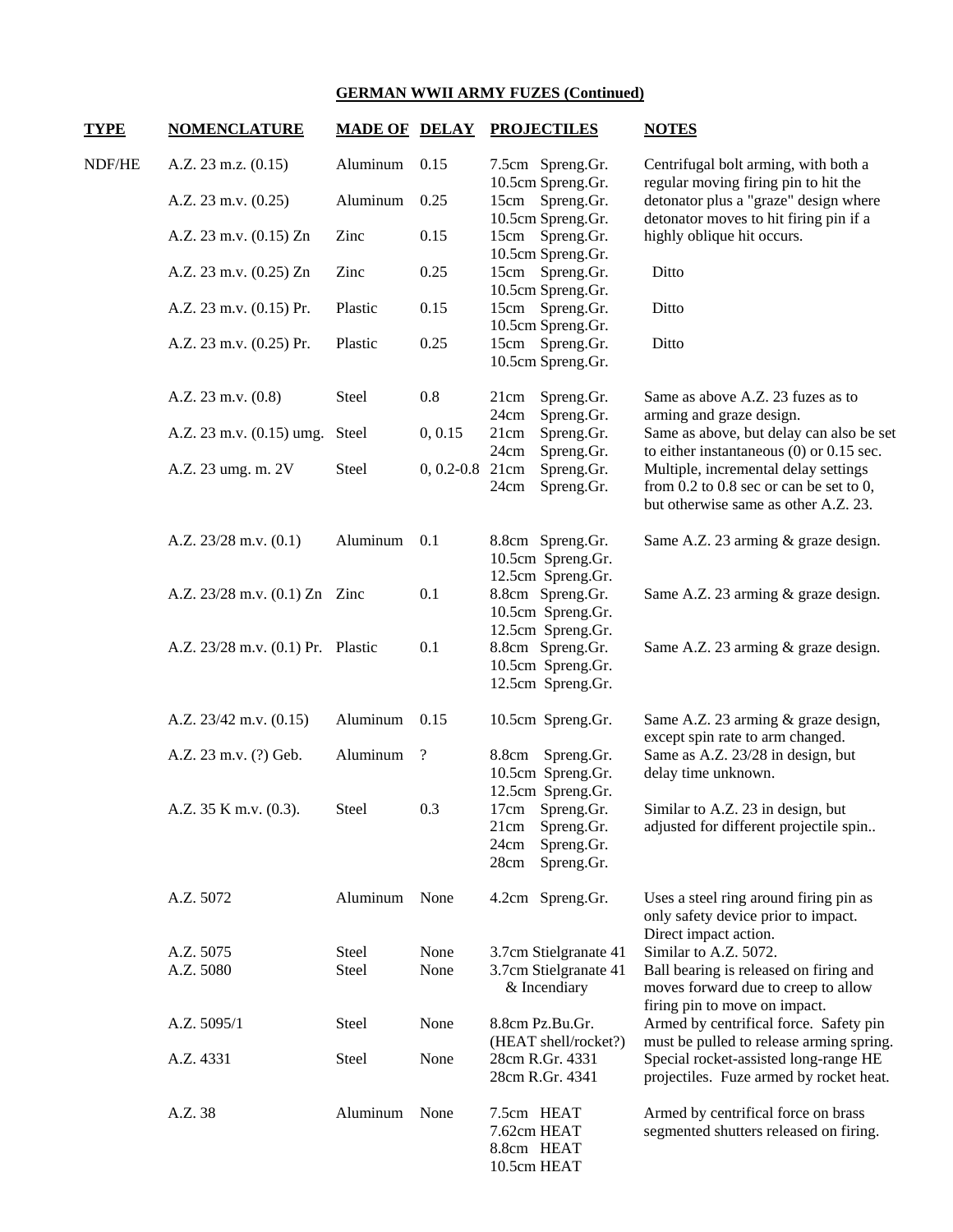| <b>NOMENCLATURE</b>          |              |                                                                          | <b>PROJECTILES</b>                                                                                      | <b>NOTES</b>                                                                                                                                             |
|------------------------------|--------------|--------------------------------------------------------------------------|---------------------------------------------------------------------------------------------------------|----------------------------------------------------------------------------------------------------------------------------------------------------------|
| A.Z. 38 St.                  | <b>Steel</b> | None                                                                     | 7.5cm HEAT<br>7.62cm HEAT<br>8.8cm HEAT<br>10.5cm HEAT                                                  | Same as the aluminum A.Z. 38.                                                                                                                            |
| A.Z. 39                      | Aluminum     | None                                                                     | 3.7cm Spreng.Gr.                                                                                        | Not used by Flak (AAA) shells.<br>Setback & centrifical arming.                                                                                          |
| A.Z. 39 Zn                   | Zinc         | None                                                                     | 3.7cm Spreng.Gr.<br>Spreng.Gr.<br>5cm                                                                   | Same as the aluminum A.Z. 39.                                                                                                                            |
| lo.Igr.Z. 23 m.v. (0.15)     | Steel        | 0.15                                                                     | 7.5cm lo. IG. 18<br>7.5cm lo. Geb. IG.                                                                  | Similar to A.Z. 23 in design.                                                                                                                            |
| s. Igr.Z. 23 m.v. (0.4)      | <b>Steel</b> | 0.4                                                                      | 15cm s. IG. 33<br>7.5cm lo. Geb. IG.                                                                    | Similar to A.Z. 23 in design.                                                                                                                            |
| A.Z. 1 m.v. $(0.15)$         | Steel        | 0.15                                                                     | 7.5cm Spreng.Gr.<br>10.5cm Spreng.Gr.<br>24cm Spreng.Gr.                                                | Replaced all previous Z. 23 versions<br>in all of these shells. (Note that it did<br>not replace the s. lgr.Z. 23 fuze. in the<br>15cm s. IG. 33 shell.) |
| A.Z. 1/1                     | Steel        | 0.15                                                                     | 7.5cm Spreng.Gr.<br>10.5cm Spreng.Gr.<br>Spreng.Gr.<br>15cm<br>Spreng.Gr.<br>24cm<br>28cm<br>Spreng.Gr. | Replaced s. lgr.Z. 23 and the A.Z. 1<br>in all of these shells.                                                                                          |
| kl.A.Z. $23$ m.v. $(0.15)$   | Aluminum     | 0.15                                                                     | 7.5cm HEAT<br>7.62cm HEAT                                                                               | Same as A.Z. 23, but smaller size.                                                                                                                       |
|                              |              | 0.15                                                                     | 10.5cm F.H.Gr.34 Kl.                                                                                    | Ditto                                                                                                                                                    |
|                              |              | 0.15                                                                     | 10.5cm F.H.Gr. 35                                                                                       | Ditto. Now obsolete.                                                                                                                                     |
| kl.A.Z. $23/1$ m.v. $(0.15)$ | Aluminum     | 0.15                                                                     | Ditto.                                                                                                  | Small A.Z. 23 with modified balance<br>weight Replaced "umg" version.                                                                                    |
| Hbgr.Z. 40 K.                | Steel        | 0, 0.15                                                                  | 38cm 'Siegfried' Gr.                                                                                    | Has a covering windscreen. Two delays<br>40.6cm 'Adolf Hitler'Gr. (0 & 15 sec) possible. Coast defense.                                                  |
| Hbgr.Z. 17/23                | <b>Steel</b> | None                                                                     | 10cm Gr. 15 Hb.                                                                                         | Has a covering windscreen. Armed by<br>centrifical force. Direct impact action.                                                                          |
| Hbgr.Z. 17/23 umg.           | <b>Steel</b> | None                                                                     | Ditto                                                                                                   | Ditto                                                                                                                                                    |
| A.Z.f.Hbgr.                  | <b>Steel</b> | None                                                                     | Ditto.                                                                                                  | Ditto                                                                                                                                                    |
|                              |              | kl.A.Z. 23 m.v. (0.15) Pr. Plastic<br>kl.A.Z. 23 m.v. (0.15)umg Aluminum | <b>MADE OF DELAY</b>                                                                                    | Spreng.Gr.<br>5cm<br>28cm<br>Spreng.Gr.<br>15cm Hbgr. Hb.                                                                                                |

The following Nose Detonating Fuzes (NDF/HE) have version used in smoke ("Nebel") projectiles (indicated by "Nb.") and, in some cases, also regular HE ("Spreng.Gr.") or HEAT or Nebelwerfer rocket ("Nebel. r.") projectiles, as indicated below:

| kl.A.Z. 23 Nb.                    | Aluminum       | None    | $7.5cm$ Nb.Gr.<br>$10.5cm$ Nb.Gr.                       | Same as A.Z. 23, above, but for smoke<br>rocket projectiles usually.                                          |
|-----------------------------------|----------------|---------|---------------------------------------------------------|---------------------------------------------------------------------------------------------------------------|
| kl.A.Z. 23 Nb. Pr.                | <b>Plastic</b> | None    | Ditto                                                   | Ditto                                                                                                         |
| kl.A.Z. 40 Nb.                    | Aluminum       | None    | 15cm Gr.38 Nb.                                          | Armed by centrifical force. Direct                                                                            |
|                                   |                |         | 15cm HEAT                                               | impact action.                                                                                                |
| kl.A.Z. 40 Nb. Pr.                | Plastic        | None    | Ditto                                                   | Ditto                                                                                                         |
| A.Z. 23 Nb.                       | Aluminum       | None    | 15cm Gr. 19 Nb.                                         | Armed by centrifical force. Direct<br>impact action. Has long wooden rod<br>for hammer and manual safety pin. |
| s. Igr, Z. 23 Nb.                 | Aluminum       | 0.15    | 15cm Nb. Nabel. r.<br>15cm Spreng.Gr.<br>15cm s. IG. 33 | Armed by centrifical force. Direct<br>impact action.                                                          |
| Hbgr.Z. 35 K.                     | Steel          | 0, 0.2  | $17cm$ K.Hb.<br>28cm K. 34                              | Has a covering windscreen. Two delays<br>$(0 \text{ and } 0.2 \text{ sec})$ possible.                         |
| Hbgr.Z. 35 K. (modified) Aluminum |                | 0, 0.15 | 21cm Nabel. r.                                          | Ditto, but alum. $&$ w/0.15 sec vice 0.2                                                                      |
| Hbgr.Z. 35/3 K.                   | Steel          | 0, 0.15 | 21cm K. 18                                              | Ditto, but $w/0.15$ sec delay vice 0.2                                                                        |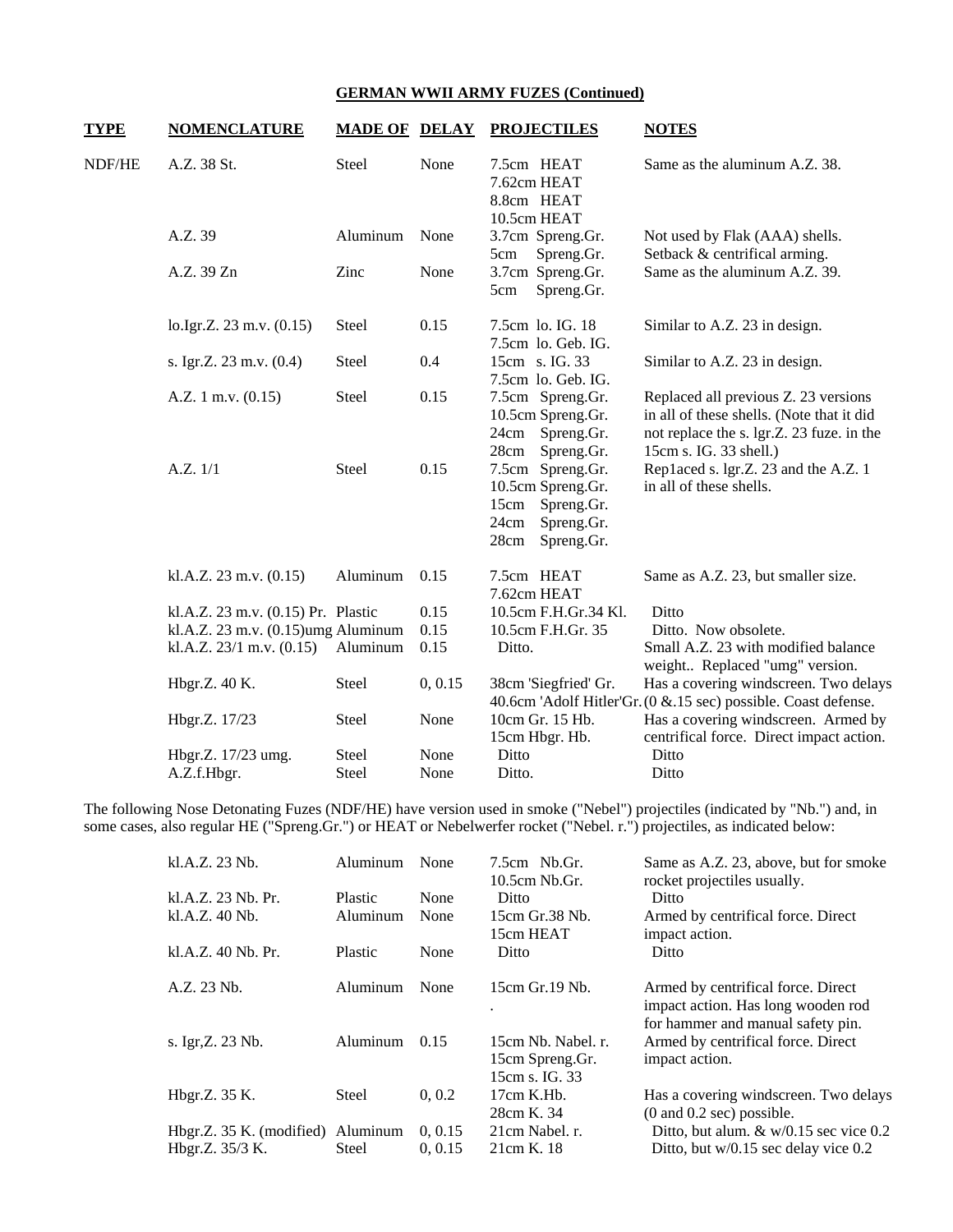| <b>TYPE</b> | <b>NOMENCLATURE</b>     | <b>MADE OF DELAY</b> |                            | <b>PROJECTILES</b>                                                             | <b>NOTES</b>                                                                                                                                                                                                                                             |
|-------------|-------------------------|----------------------|----------------------------|--------------------------------------------------------------------------------|----------------------------------------------------------------------------------------------------------------------------------------------------------------------------------------------------------------------------------------------------------|
| <b>BDF</b>  | Bd.Z. 5103              | Steel                | None                       | 3.7cm Pak. Spreng.Gr. Obsolete<br>5cm Pak. Spreng.Gr.<br>7.5cm Pak. Spreng.Gr. |                                                                                                                                                                                                                                                          |
|             | Bd.Z. 5103"             | Steel                | None                       | Ditto                                                                          | Slightly modified Bd.Z. 5103.                                                                                                                                                                                                                            |
|             | Bd.Z. 5103/1            | Steel                | None                       | 8.8cm Pak. Spreng.Gr. these two shells.                                        | 7.5cm Pak. Spreng.Gr. Final version of Bd.Z. 5103 in                                                                                                                                                                                                     |
|             | Bd.Z. 5127              | Steel                | None                       | 8.8cm                                                                          | Spreng.Gr.Replaced Bd.Z. 5103 in 8.8cm shells.<br>12.8cm Flak. Spreng.Gr.Two steel balls held by collar stop<br>firing pin motion. On impact, collar<br>moves forward, balls now move<br>outward by centrifical force, and firing<br>pin hits detonator. |
|             | Bd.Z. 5121              | Steel                | None                       | 5cm<br>7.5cm Pak. Spreng.Gr.<br>12.8cm Pak. Spreng.Gr.                         | 3.7cm Pak. Spreng.Gr. Replaces Bd.Z. 5103 in all of these<br>Pak. Spreng.Gr. shells. Armed by centrifical force.                                                                                                                                         |
|             | Bd.Z.f. 7.5cm Psgr.     | Steel                | None                       | 7.5cm Psgr.                                                                    | Armed when centrifical force<br>overcomes spring holding set of<br>interlocked brass shutters, which rotate<br>outward one at a time to allow firing pin<br>to move into detonator on impact.                                                            |
|             | Bd.Z.f. 8.8cm Psgr.     | Steel                | None                       | 8.8cm Psgr                                                                     | Ditto                                                                                                                                                                                                                                                    |
|             | Bd.Z.f. 10cm Psgr.      | Steel                | None                       | 10cm Psgr.<br>10.5cm Psgr.                                                     | Ditto                                                                                                                                                                                                                                                    |
|             | Bd.Z.f. 15cm Gr. 19 Be. | <b>Steel</b>         | $0.001 -$<br>0.003         | 15cm Gr. 19 Be.                                                                | Ditto, but using a thin aluminum disk<br>in front of firing pin to cause a slight<br>variable delay.                                                                                                                                                     |
|             | Bd.Z.f. 21cm Gr. 16 Be. | Steel                | Ditto                      | 21cm Gr. 19 Be.<br>35cm Gr. Be.<br>42cm K. Gr.                                 | Ditto of 15cm Gr. 19 Be.                                                                                                                                                                                                                                 |
|             | Bd.Z.f.Sprgr.m.N.       | Steel                | Ditto                      | 24cm Spreng.Gr<br>28cm Spreng.Gr.                                              | Ditto of 15cm Gr. 19 Be.                                                                                                                                                                                                                                 |
|             | Bd.Z. 35 K.             | Steel                | None                       | 24cm Gr. 35<br>28cm Gr. 35 & 35(Zi)                                            | Ditto of 7.5cm Psgr., except that the<br>detonator moves to hit fixed firing pin.                                                                                                                                                                        |
|             | Bd.Z. 40 K.             | Steel                | None                       | 38cm "Sigfried" Gr.<br>40.6cm "Adolf Hitler"Gr.                                | Ditto of 35 K                                                                                                                                                                                                                                            |
|             | Bd.Z. D.O.V.            | Steel                | None                       | 15cm Gr. 41 Spreng.<br>15cm Gr.w Wh.und Hb.                                    | Ditto of 35 K                                                                                                                                                                                                                                            |
|             | Bd.Z. D.O.V.Pr.         | Plastic              | None                       | Ditto.                                                                         | Ditto of D.O.V., but made of plastic.                                                                                                                                                                                                                    |
|             | Bd.Z.f. 5130            | Steel                | None                       | 3.7cm Stielgranate 41                                                          | Armed when setback moves a spring-<br>loaded plate away from a steel ball,<br>which can now move outward due to<br>centrifical force and get out of the way<br>of the firing pin, so that pin is free to<br>to move into detonator on impact.            |
|             | Bd.Z. 5137              | Steel                | None                       | 3.7cm Spreng.Gr.<br>4.7cm Spreng.Gr.<br>5cm Spreng.Gr.                         | Armed by centrifical force.                                                                                                                                                                                                                              |
|             | Bd.Z. 5141              | Steel                | $\boldsymbol{\mathcal{C}}$ | Large-cal. Spreng.Gr.                                                          | Armed by centrifical force. Used in<br>anti-fortification artillery projectiles<br>for breaching concrete walls and roofs.                                                                                                                               |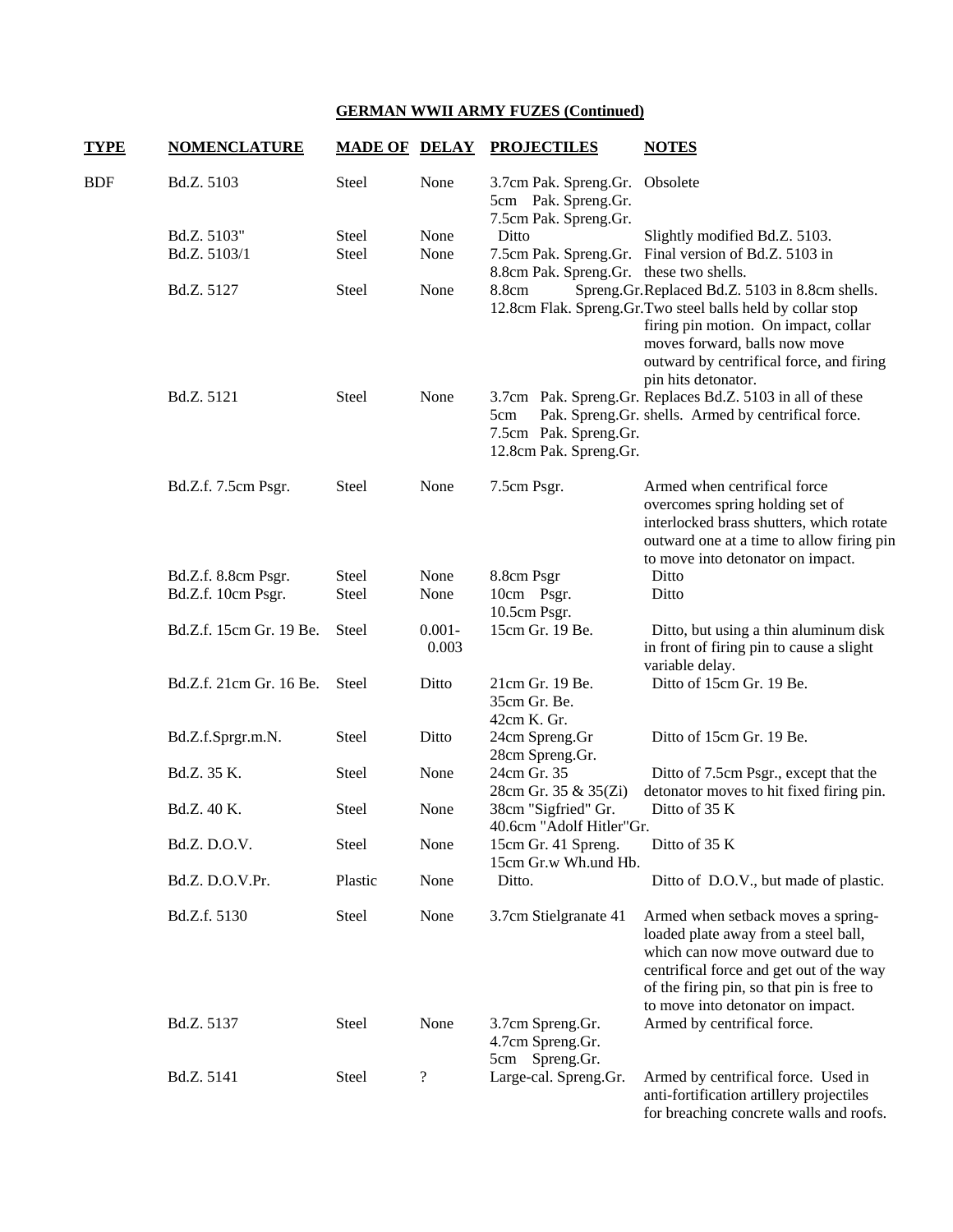| <b>TYPE</b> | <b>NOMENCLATURE</b> | <b>MADE OF DELAY</b> |                | <b>PROJECTILES</b>                                        | <b>NOTES</b>                                                                                                                                                    |
|-------------|---------------------|----------------------|----------------|-----------------------------------------------------------|-----------------------------------------------------------------------------------------------------------------------------------------------------------------|
| <b>TNF</b>  | Zt.Z. S/30          | Aluminum             | Max 30         | 8.8cm Flak. Spreng.Gr.Obsolete<br>10.5cm Flak. Spreng.Gr. |                                                                                                                                                                 |
|             | Zt.Z. S/30Pg.       | Aluminum             | Max 30         | 12.8cm Flak. Spreng.Gr.<br>Ditto.                         | Has no main spring; uses centrifical<br>force and angular momentum to run<br>internal clock.                                                                    |
|             | Zt.Z. S/60 L.A.     | Aluminum             | Max 60         | Many Star Shells.                                         |                                                                                                                                                                 |
|             | Zt.Z. $S/30^2$      | Aluminum             | <b>Max 30</b>  | Same as Zt.Z. S/30                                        | Replaces previous Zt.Z. S/30 versions.                                                                                                                          |
|             | Zt.Z. S/5           | Aluminum             | Max 5          |                                                           | Obviously, for short range shooting.                                                                                                                            |
|             | Dopp.Z. S/60s.      | Aluminum             | Max 60         | 10cm Gr. 19<br>15cm Gr. 18<br>15cm Gr. 19                 | Similar to Zt.Z. S/30.                                                                                                                                          |
|             | Dopp.Z. S/60Pg.     | Aluminum             | Max 60         | Ditto                                                     | Obsolete                                                                                                                                                        |
|             | Dopp.Z. S/60v.      | Aluminum             | Max 60         | Ditto                                                     | Similar to Dopp.Z. S/60Pg. w/mods.                                                                                                                              |
|             | Dopp.Z. S/60 Geb.   | Aluminum             | Max 60         | 7.5cm Spreng.Gr.                                          | Similar to Zt.Z. S/30.                                                                                                                                          |
|             |                     |                      |                | 7.5cm Gr. 41 Spreng.                                      | Similar to Zt.Z. S/60s.                                                                                                                                         |
|             | Dopp.Z. S/90F.      | <b>Steel</b>         | Max 90         | 17cm Spreng.Gr.<br>21cm Spreng.Gr.                        | Similar to Zt.Z. S/60s.                                                                                                                                         |
|             | Dopp.Z. S/90/45     | Steel                | Max 45         | 15cm Spreng.Gr.<br>17cm Spreng.Gr.<br>24cm Spreng.Gr.     | Zt.Z. S/90 reduced to 45 sec max time.                                                                                                                          |
|             | Dopp.Z. S/45-125    | Steel                | 45-125         | Large-cal. Spreng.Gr.                                     | Zt.Z. S/90 changed to 45-125 sec only.                                                                                                                          |
|             | Dopp.Z. 16 m.K.     | <b>Steel</b>         | Max 16         | Small-cal. Spreng.Gr.                                     | Armed and run by centrifical force.                                                                                                                             |
|             | Dopp.Z. 16 m.F.     | Steel                | Max 16         | Ditto                                                     | Ditto                                                                                                                                                           |
|             | Dopp.Z. S/125-200   | Steel                | 125-200        | Large-cal. Spreng.Gr.                                     | Zt.Z. S/45-125 changed to 125-200 sec.                                                                                                                          |
|             | Dopp.Z. 28 K        | <b>Steel</b>         | <b>Max 28</b>  | 21cm K.Gr. 34<br>28cm Gr. 39                              | Has spring-loaded slide covering flash<br>hole opened by centrifical force, which<br>allows a direct flash path to detonator<br>from primer when time runs out. |
|             | Dopp.Z. 45 K        | Steel                | Max 45         | 28cm K.Gr. 35<br>38cm Gr. 40<br>40.6cm Gr. 40             | Ditto                                                                                                                                                           |
|             | Dopp.Z. 100 K       | Steel                | <b>Max 100</b> | 21cm K.Gr. 35<br>28cm Gr. 39                              | Ditto                                                                                                                                                           |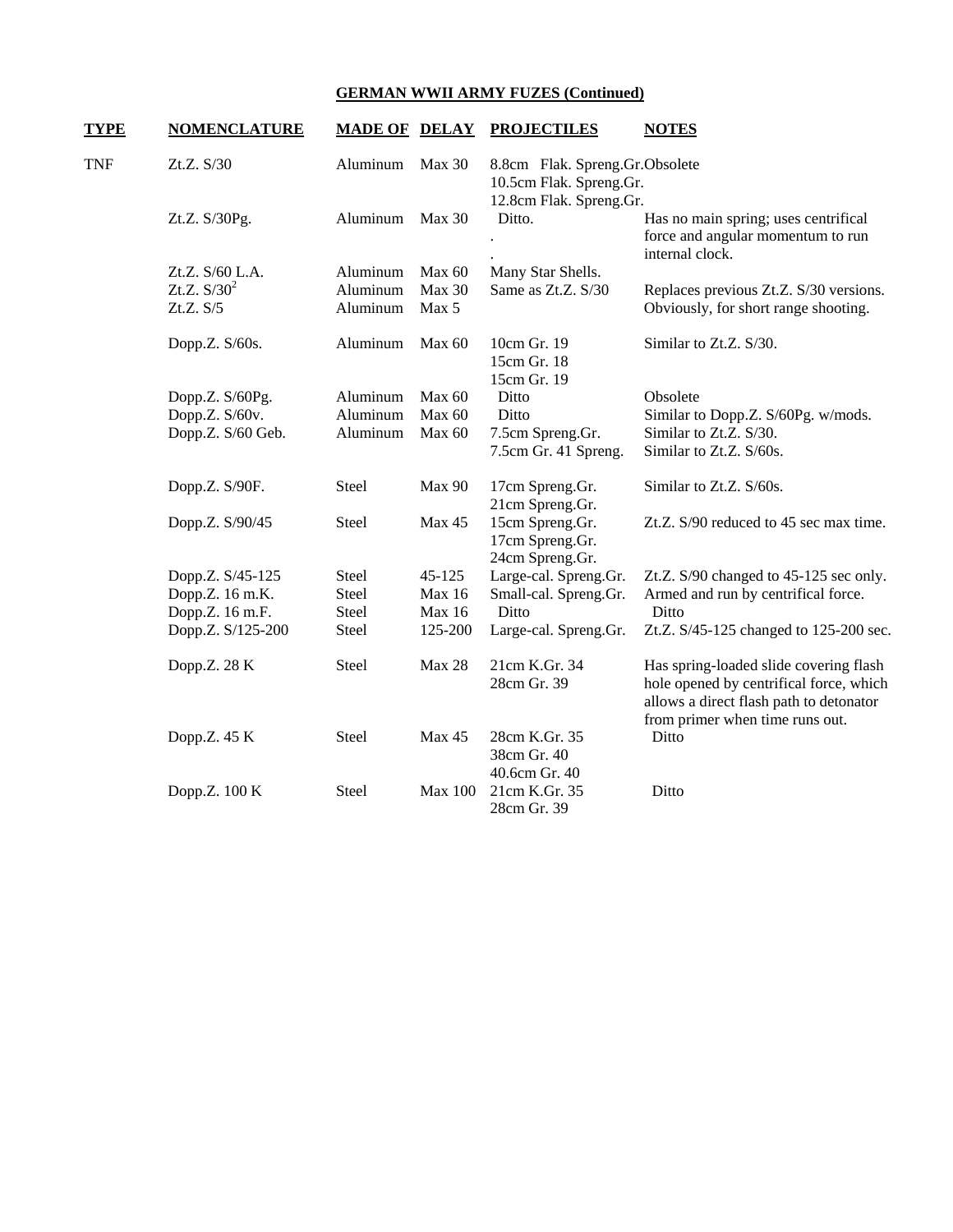### **GERMAN WWII NAVY PROJECTILE FUZE TYPES**

All base fuzes ("Bd.Z.") listed here for the German Navy work the same way: The firing pin is fixed and the primer weight can slide into it on impact when an interlocked ring of shutters is released by a setback pin on firing and move outward, one-at-a-time, until the path between firing pin and primer is clear--the black-powder delay element, if any, is between the primer and the detonator/booster combination. Preshaped, felt- and paper-wrapped blocks of TNT was the usual filler in AP and other anti-ship projectiles and the booster remained picric acid, to my knowledge, which is not quite powerful enough to be reliable with that insensitive filler (Britain and U.S. base fuzes switched to the much more powerful booster explosive tetryl (British "Composition Explosive" or "CE") with good results in the late 1920's, while the U.S. Army did so in 1918). All base and inner fuzes act on inertia, not direct impact on the firing pin due to a nose plunger hitting the target. Therefore, there is usually a minimum of about 0.003-second delay even when the fuze has a delay of "None" so the shell can penetrate at least a portion of its body through before detonating (possibly completely through the plate, if the projectile is small and the plate is proportionally thin). NOTE: In some cases, the base fuze indicated here is not the original base fuze used when the projectile was first issued--this is especially true with pre-WWI base-fuzed projectiles, but also true for some projectiles given here (at the end of WWII) that use multiple optional delay settings, since the original fuzes issued for them at or before the start of WWII may not have had such settings (these older fuzes may still be listed here for other shells).

Nose fuzes ("K.Z.") for impact use ("A.Z." or just "K.Z.") had a plunger rod sticking out of the tip that directly pushed the detonator and firing pin together. Most of these fuzes also had a "graze" unit to force the firing pin and primer holder together using inertia. In this design, arming released BOTH the firing pin and the primer holder to move toward one-another, with them being held apart by a strong spring during flight. On regular impact, the firing pin is pushed backward into the primer by the nose rod, but on a highly oblique impact, the primer, which is "floating" on the other end of that spring, can move forward onto the motionless firing pin, just as in a base fuze. Note that the use of variable-delay base fuzes in projectiles which also use nose fuzes ("Spgr.m.Bdz.u.Kz.") implies that a solid nose plug can be optionally used in place of the nose fuze, if the delay action is desired (otherwise, it would never be reliable, since even a "safed" impact nose fuze is subject to detonation when hitting a solid object, especially any kind of metal plate). The "Hbgr.Z." nose impact fuze is used with projectiles with long, pointed windscreens to improve range. It has a long wooden rod sticking up from the upper end of the fuze and reaching to the tip of the hollow windscreen, so that it directly pushes the firing pin into the primer on windscreen impact (most German nose impact fuzes use this principle, but in them the rod is short, made of wood or metal, and is usually entirely within the upper end of the fuze body or sticking only a little way beyond it). The Hbgr.Z. can have an optional short delay set in and was used in one kind of extra-lightweight, ultra-high-velocity, super-long-range 38cm and 40.6cm nose-and-base-fuzed HE Coast Defense gun shell. When set to delay, the target must be a very lightly constructed to keep the shell from exploding on impact against the steel plate hit. The delay would help in causing more damage due to underwater blast from near misses, but this effect is quite small from gun projectiles.

"Inner" fuzes ("I.Z.") are very similar to base fuzes but located in the upper end of the projectile where they were not subject to direct impact with the target (under a solid steel nose plug, I assume). They allow some light armor penetration using a largecavity HE shell that normally uses a nose fuze, reducing the kinds of projectiles in the magazine (the explosives are usually loaded in through the front of the projectile in projectiles with only an I.Z., which completely unscrews to allow it and the inner fuze to be inserted). Inner fuzes were only used in a few German & Japanese Common projectiles, to my knowledge--U.S. Navy HC shells used steel nose plugs and their base fuzes for this purpose with the nose fuze removed. See Note above on BdZ. fuzes for minimum delay possible. The I.Z. was probably a later idea for use with an existing 38cm nose-fuzed and base-fuzed HE shell, since in projectiles with base fuzes usually will not get the base fuze to work if an standard impact or time nose fuze is present, even when set to "safe" when hitting all but the lightest-constructed targets, as the nose fuze would get crushed and set off the filler anyway. A solid nose plug to replace the I.Z. would probably also be available for delay-action base fuze operation.

Time nose fuzes ("Zt.Z." or "Z.Z.") gave their maximum time setting as "S/TIME" in seconds. A few fuzes also had a minimum time setting given as "S/TMIN-TMAX". They all used mechanical (clockwork run by centrifical and spinning forces) means to measure the time, based on the spin rate. I am not sure how they handled the gradual slowing down of the spin rate in large projectiles being fired at very long ranges. Perhaps the setting marks on the fuze were not linear.

Double-action ("Dopp.Z.") nose fuzes were both time and impact fuzes. A time fuze has a good chance of going off if the projectile hits something solid like a moderately-thick steel plate as it is crushed, but without a special impact feature inside it, the fuze will not be perfectly reliable even then and will definitely not be reliable if it hits soft targets, like sheet metal, earth, sand or water. Thus, the double-action fuze was specifically developed in case the projectile hits the target prior to the time running out. U.S. AA Common shells in some cases used a separate base fuze for this purpose, but it was not nearly as sensitive as a nose fuze and sometimes would not go off against the very light metal (including aluminum) or even wood used in WWII aircraft bodies. These German fuzes also used a graze feature in most cases, as described in "K.Z.", above.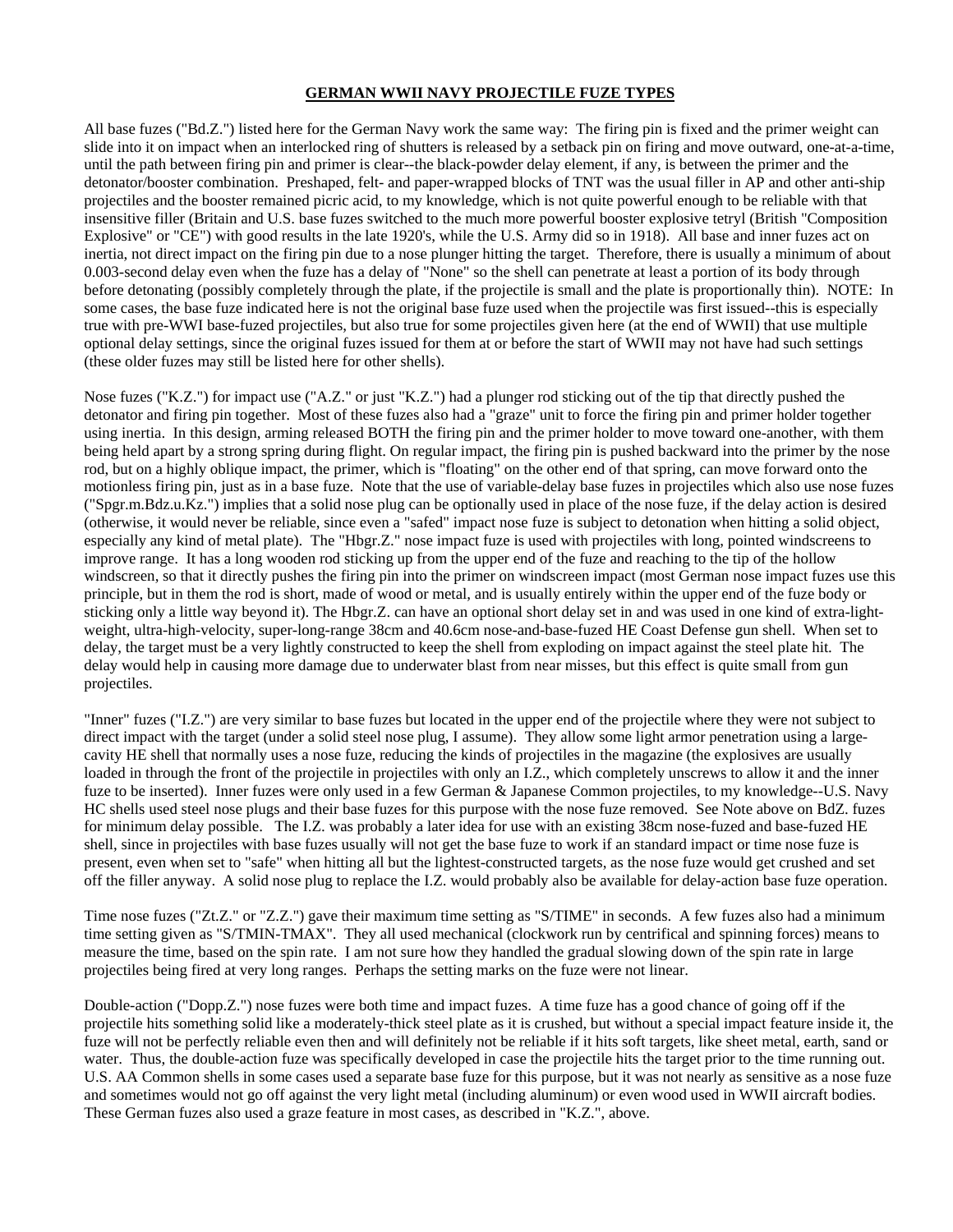### **GERMAN WWII NAVY FUZES**

### **NOMENCLATURE MADE OF DELAY PROJECTILES NOTES**

### **40.6cm**

| <b>Bd.Z. 38 KV</b>             | Steel                 | 0.015              | (m.Hb.)<br>Psgr.m.K. $L/4,4$<br>Spgr.m.Bdz. L/4,6*<br>(m.Hb.)<br>Spgr.m.Bdz.u.Kz. L/4,1 (m.Hb.)<br>Spgr.m.Bdz.u.Kz. L/4,2 (m.Hb.) | Note short delay. Used in shells now<br>relegated to Coast Defense for 40.6cm<br>"Adolf Hitler" Battery--The light L/4,2<br>shell was called "Adolf Granat."                                                             |
|--------------------------------|-----------------------|--------------------|-----------------------------------------------------------------------------------------------------------------------------------|--------------------------------------------------------------------------------------------------------------------------------------------------------------------------------------------------------------------------|
| Hbgr.Z. 40 K                   | Steel                 | 0,0.015            | Spgr.m.Bdz.u.Kz. L/4,2 (m.Hb.)                                                                                                    | Direct action at windscreen impact plus<br>graze feature. Has 0 or 0.015-sec delay.<br>Implies nose fuze can be replaced by<br>a solid nose plug for Bd.Z. function.                                                     |
| K.Z. 27 (Lm)                   | Al. alloy             | None               | Spgr.m.Bdz.u.Kz. L/4,1 (m.Hb.)<br>Spgr.m.Kz. L/4,8<br>(m.Hb.)                                                                     | $L/4$ , 1 fuze has a heavier arming spring.<br>Direct impact action plus graze feature.<br>Steel nose plug needed to replace<br>fuze for Bd.Z. use.                                                                      |
| Z.Z. S/60 nA                   | <b>Steel</b>          | None               | Spgr.m.Bdz.u.Kz. L/4,1 (m.Hb.)<br>Spgr.m.Kz. L/4,8<br>(m.Hb.)                                                                     |                                                                                                                                                                                                                          |
| Dopp.Z. 45 K<br>Dopp.Z. S/90 K | <b>Steel</b><br>Steel | Max. 45<br>Max. 90 | Spgr.m.Bdz.u.Kz. L/4,2 (m.Hb)<br>Ditto                                                                                            | (See German Army fuzes for details.)<br>Ditto                                                                                                                                                                            |
|                                |                       |                    | 38cm                                                                                                                              |                                                                                                                                                                                                                          |
| Bd.Z. 38                       | Steel                 | 0.035              | Psgr.m.K. $L/4,4$<br>(m.Hb.)<br>Spgr.m.Bdz.u.K. L/4,6* (m.Hb.)<br>Spgr.m.Bdz.u.Kz. L/4,4 (m.Hb.)                                  | Originally "C/38" for BISMARCK and.<br>all later projected German battleships.<br>Used in Coast Defense shells for 38cm<br>"Sigfried" Battery.                                                                           |
| <b>Bd.Z.</b> 40 K              | Steel                 | 0.015(?)           | Spgr.m.Bdz.u.Kz. L/4,5 (m.Hb.)                                                                                                    | Implies K.Z. could be replaced by a solid<br>steel nose plug; as otherwise Bd.Z.<br>would rarely get a chance to function.<br>This light shell called "Sigfried Granat."                                                 |
| I.Z40K                         | Steel                 | $0**$              | Spgr,m,Bdz.u.Kz. L/4,4 (m,Hb.)                                                                                                    | This fuze must replace other K.Z. or Z.Z.<br>types, as it is a nose-mounted fuze, too.<br>To allow Bd.Z. to function, all of these<br>fuzes must be replaced by a solid steel<br>nose plug. Only I.Z. for guns over 2cm. |
| Hbgr.Z. $40K$<br>K.Z. 27 (Lm)  | Steel<br>Al. alloy    | 0, 0.015<br>None   | Spgr.m.Bdz.u.Kz. L/4,5 (m.Hb.)<br>Spgr.m.Bdz.u.Kz. L/4,4 (m.Hb.)<br>Spgr.m.Kz. L/4,6<br>(m.Hb.)<br>Ub.Gr.m Kz. L/4,5<br>(m.Hb.)   | See 40.6cm gun, above, for details.<br>See 40.6cm gun, above, for details.                                                                                                                                               |
| K.Z. 27 (St)                   | Steel                 | None               | Spgr.m.Bdz.u.Kz. L/4,4 (m.Hb.)                                                                                                    | This variant has a heavier arming spring.                                                                                                                                                                                |
| Z.Z. S/60 nA                   | Steel                 | None               | Spgr.m.Bdz.u.Kz. L/4,4 (m.Hb.)<br>Spgr.m.Kz. L/4,6<br>(m.Hb.)<br>Ub.Gr.m.Kz. L/4,5<br>(m.Hb.)                                     |                                                                                                                                                                                                                          |
| Dopp.Z. 45 K<br>Dopp.Z. S/90 K | Aluminum<br>Aluminum  | Max. 45<br>Max. 90 | Spgr.m.Bdz.u.Kz. L/4,5 (m.Hb)<br>Ditto                                                                                            | (See German Army fuzes for details.)<br>Ditto                                                                                                                                                                            |

 \*The 38cm Spgr.m.Bdz L/4,6 used with BISMACK and TIRPITZ had a thin, but complete, AP cap to allow intact penetration into heavy cruisers or battle-cruisers, which had relatively thin face-hardened armor. I am assuming the Coast Defense version of this projectile retained this modified AP cap design, but I cannot be sure. A 20.3cm Spgr. L/4,7 for railway guns similar. \*\*See Bd.Z. discussion about circa 0.003-second minimum delay with inertially-activated fuzes, which the I.Z. is.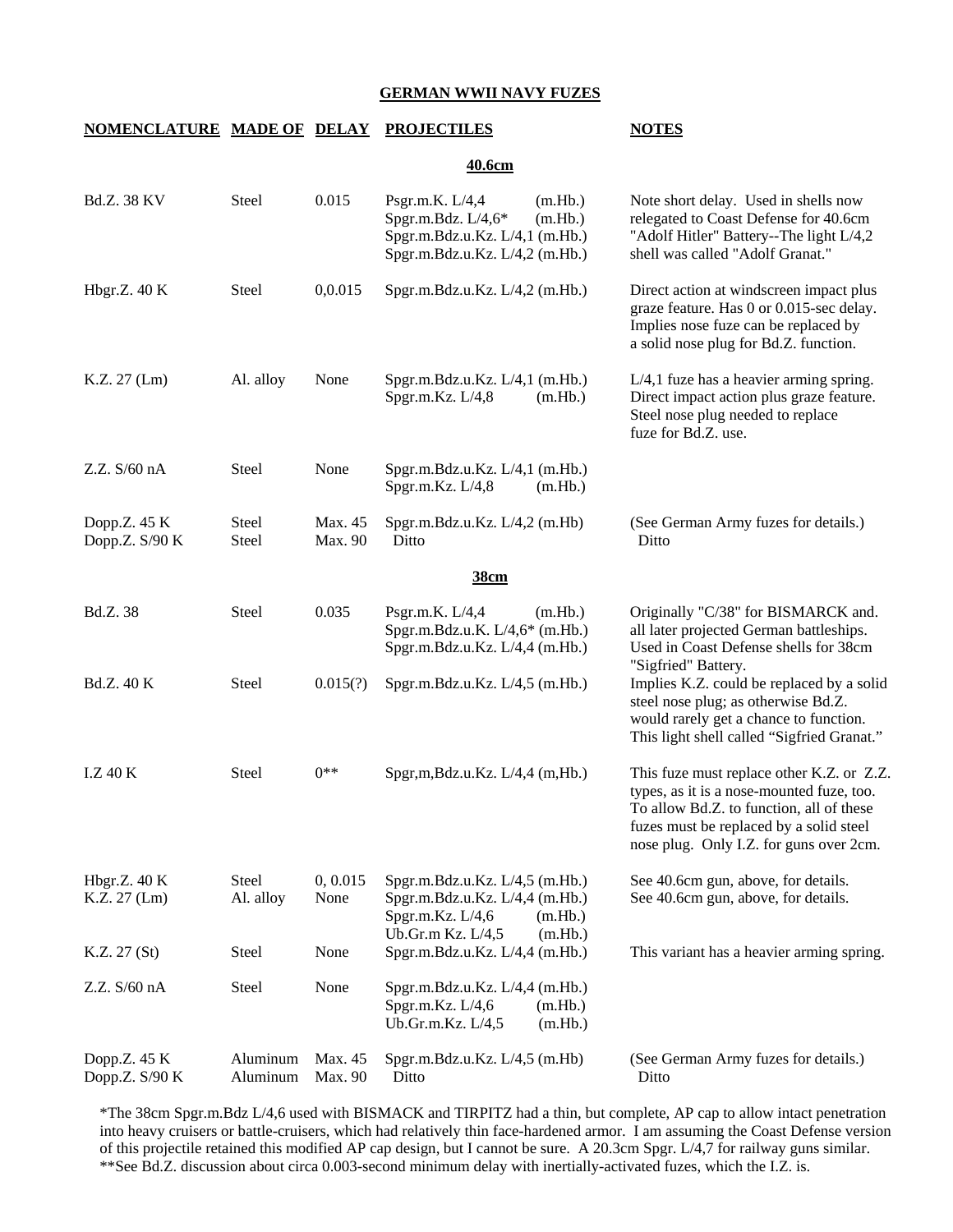# **NOMENCLATURE MADE OF DELAY PROJECTILES NOTES**

### **30.5cm**

| <b>Bd.Z. 38 KV</b> | Steel        | 0.015 | Psgr.m.K. $L/4.9$<br>(m.Hb.)         | Note short delay. Heavier material than     |
|--------------------|--------------|-------|--------------------------------------|---------------------------------------------|
|                    |              |       | Psgr.m.K. $L/3,4$ (pre-WWI)(Bdib. S) | used in the 40.6cm size. For Coast          |
|                    |              |       | Spgr.m.Bdz $L/5$<br>(m.Hb.)          | Defense batteries. Not original fuze in the |
|                    |              |       | Spgr.m.Bdz.u.Kz. L/3,6 (m.Hb.)       | pre-WWI shell.                              |
| <b>Bd.Z.</b> 38    | Steel        | 0.035 | Psgr.m.K. $L/4,4$<br>(m.Hb.)         | Heavier material than used in 38cm size.    |
|                    |              |       | Spgr.m.Bdz L/5<br>(m.Hb.)            | Designed for projected battle-cruisers and  |
|                    |              |       | Spgr.m.Bdz.u.Kz. L/3,4 (m.Hb.)       | used in Coast Defense batteries.            |
| <b>Bd.Z.</b> 36 KV | <b>Steel</b> | 0.015 | Spgr.m.K. $L/3,4$                    | Note short delay. Designed for projected.   |
|                    |              |       | Spgr.m.Bdz L/3,8                     | battle-cruisers and used in Coast Defense   |
|                    |              |       | Ub.Gr.m.Bdz. $L/3,4$                 | batteries.                                  |
| K.Z. 27(St)        | Steel        | None  | Spgr.m.Bdz.u.Kz. L/3,6 (m.Hb.)       | Direct impact action plus graze feature.    |
|                    |              |       | Spgr.m.Bdz.u.Kz. L/3,4 (m.Hb.)       |                                             |
|                    |              |       | Spgr.m Kz. $L/4,8$<br>(m.Hb.)        |                                             |
|                    |              |       |                                      |                                             |
| Z.Z. S/60 nA       | Steel        | None  | Spgr.m.Bdz.u.Kz. L/3, 6 (m.Hb.)      |                                             |
|                    |              |       | Spgr.m.Bdz.u.Kz. L/3,4 (m.Hb.)       |                                             |
|                    |              |       | Spgr.m Kz. $L/4,8$<br>(m.Hb.)        |                                             |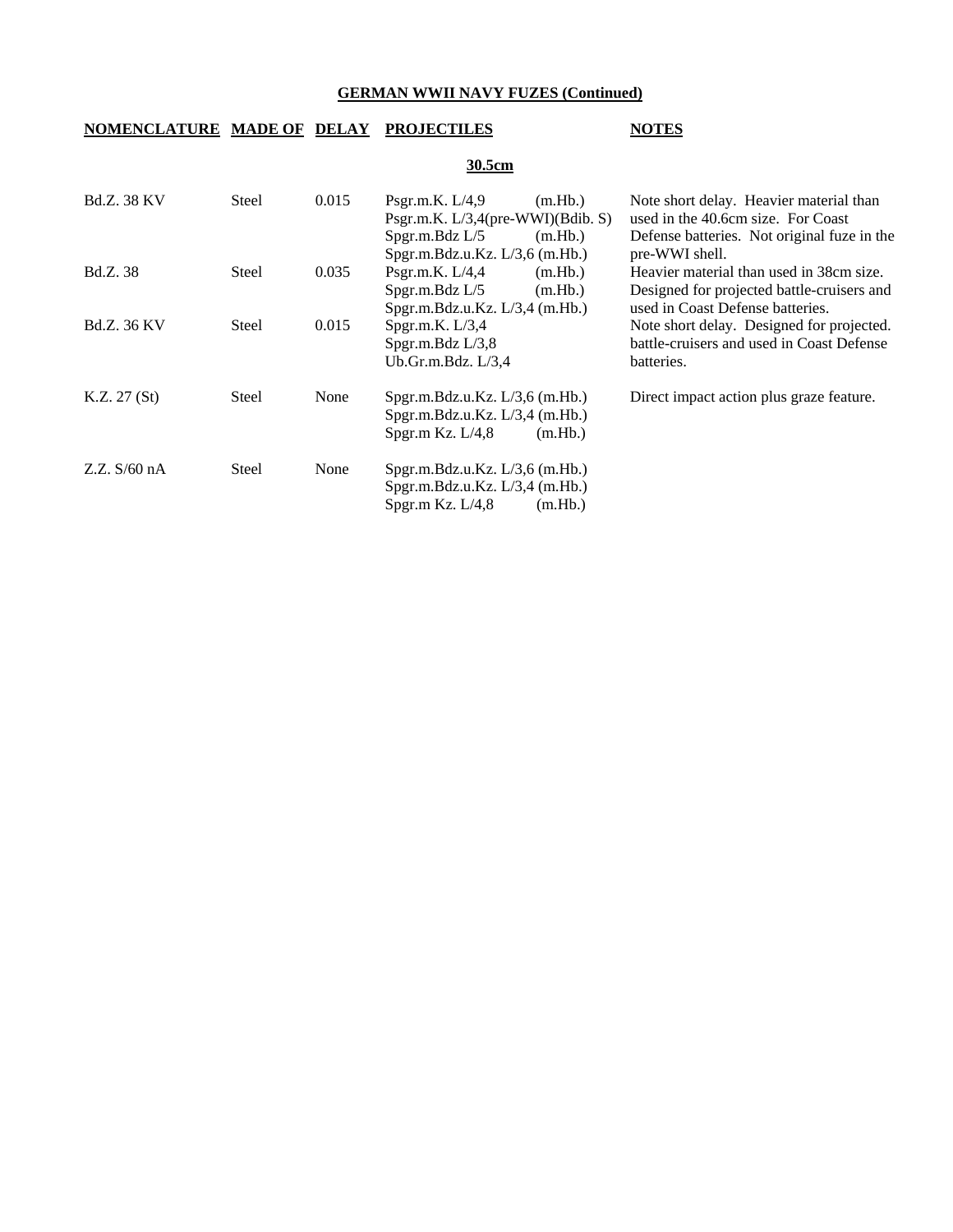### **NOMENCLATURE MADE OF DELAY PROJECTILES NOTES**

### **28cm (actually 28.3cm)**

| Bd.Z. 38 eV        | <b>Steel</b> |       | 0, 0.015, Psgr.m.K. $L/3.7$        | (m.Hb.)         | Can be set for 0 delay or for a delay                    |
|--------------------|--------------|-------|------------------------------------|-----------------|----------------------------------------------------------|
|                    |              |       | or $0.035*$ Spgr.m.Bdz.L/4,5       | (m.Hb.)         | of either $0.015$ or $0.035$ second.                     |
|                    |              |       | Spgr.m.Bdz $L/4,2$                 | (m.Hb.)         |                                                          |
| Bd.Z. 36           | Steel        | 0.035 | Psgr.m.K. $L/2.6$                  |                 | (pre-WWI shell) Not original fuze in the pre-WWI shells. |
|                    |              |       | Spgr.m.Bdz $L/2.9$                 | (pre-WWI shell) |                                                          |
|                    |              |       | Spgr.m.Bdz. $L/4,3$                | (m.Hb.)         | Only L/4,3 is a post-WWI projectile.                     |
|                    |              |       | Ub.Gr.m.Bdz. L/2,6 (pre-WWI shell) |                 |                                                          |
| <b>Bd.Z.</b> 36 KV | $Steel**$    | 0.035 | Psgr.m.K. $L/4,4$                  | (m.Hb.)         | A guess for SCHARNHORST guns.                            |
|                    |              |       | Psgr.m.K. $L/3,2$                  | (pre-WWI shell) | Not original fuze in the pre-WWI shells.                 |
|                    |              |       | Spgr.m.Bdz $L/3,6$                 |                 |                                                          |
|                    |              | 0.015 | Ub.Gr.m.Bdz. L/2,6 (pre-WWI shell) |                 | Short delay version of Bd.Z. 36 KV.                      |
| <b>Bd.Z.</b> 36 SF | $Steel**$    | 0.015 | Ub.Gr.m.Bdz. $L/3,2$               |                 | Short delay version of Bd.Z. 36 SF.                      |

Note the rather long base fuze delays used in many of the base-fuzed HE shells (in most Spgr.m.Bdz. & in Ub.Gr.m.Bdz. L/2,6).

| K.Z. 27 (St)       | Steel***       | None                     | Spgr.m.Bdz.u.Kz. L/4,1 (m.Hb.)<br>Spgr.m.Bdz.u.Kz. L/4,2 (m.Hb.)<br>Spgr.m Kz. L/4,1<br>(m.Hb.)<br>Spgr.m Kz. L/4,2<br>(m.Hb.)<br>Spgr.m Kz. $L/4,4$<br>(m.Hb.)<br>Ub.Gr.m.Kz. $L/4$<br>(m/Hb.) | Direct impact action plus graze feature.<br>Ub.Gr.m.Kz. L/4 also uses a variant with<br>a heavier arming spring.           |
|--------------------|----------------|--------------------------|-------------------------------------------------------------------------------------------------------------------------------------------------------------------------------------------------|----------------------------------------------------------------------------------------------------------------------------|
| Z.Z. S/60 nA       | <b>Steel</b>   | None                     | Spgr.m.Bdz.u.Kz. L/4,1 (m.Hb.)<br>Spgr.m.Bdz.u.Kz. $L/4,2$ (m.Hb.)<br>Spgr.m Kz. $L/4,1$<br>(m.Hb.)<br>Spgr.m Kz. L/4,2<br>(m.Hb.)<br>Spgr.m Kz. L/4,4<br>(m.Hb.)<br>Ub.Gr.m.Kz. L/4<br>(m.Hb.) |                                                                                                                            |
|                    |                |                          | 24cm                                                                                                                                                                                            |                                                                                                                            |
| Bd.Z. 38 eV        | Steel          | 0, 0.015,<br>or $0.035*$ | Spgr.m.Bdz.u.Kz. L/4,2 (m.Hb.)                                                                                                                                                                  | Can be set for 0 delay or for a delay<br>of either $0.015$ or $0.035$ second.                                              |
| Bd.Z. 36 eV        | <b>Steel</b>   | 0, 0.015,<br>or $0.035*$ | (pre-WWI shell)<br>Psgr.m.K. $L/2,6$<br>Spgr.m.Bdz. $L/4,1$<br>(m.Hb.)<br>Ub.Gr.m.Bdz. $L/2,6$ (pre-WWI shell)                                                                                  | Can be set for 0 delay or for a delay<br>of either $0.015$ or $0.035$ second.<br>Not original fuze used in pre-WWI shells. |
| <b>Bd.Z. 36 SF</b> | $\rm{Steel**}$ | 0.035                    | Spgr.m.Bdz L/4,1                                                                                                                                                                                | Long delay version of Bd.Z.36 SF.                                                                                          |
| K.Z. 27 (St)       | Steel***       | None                     | Spgr.m.Bdz.u.Kz. L/4,2 (m.Hb.)                                                                                                                                                                  | Direct impact action plus graze feature.                                                                                   |
| Z.Z. S/60 nA       | <b>Steel</b>   | None                     | Spgr.m.Bdz.u.Kz. L/4,2 (m.Hb.)                                                                                                                                                                  |                                                                                                                            |

\*See Bd.Z. discussion about circa 0.003-second minimum delay with inertially-activated fuzes.

\*\*Heavier construction than Bd.Z. 36 fuzes used in the projectiles over 28.3cm.

\*\*\*Modified material from steel used in K.Z. 27 steel fuzes for projectiles over 28.3cm.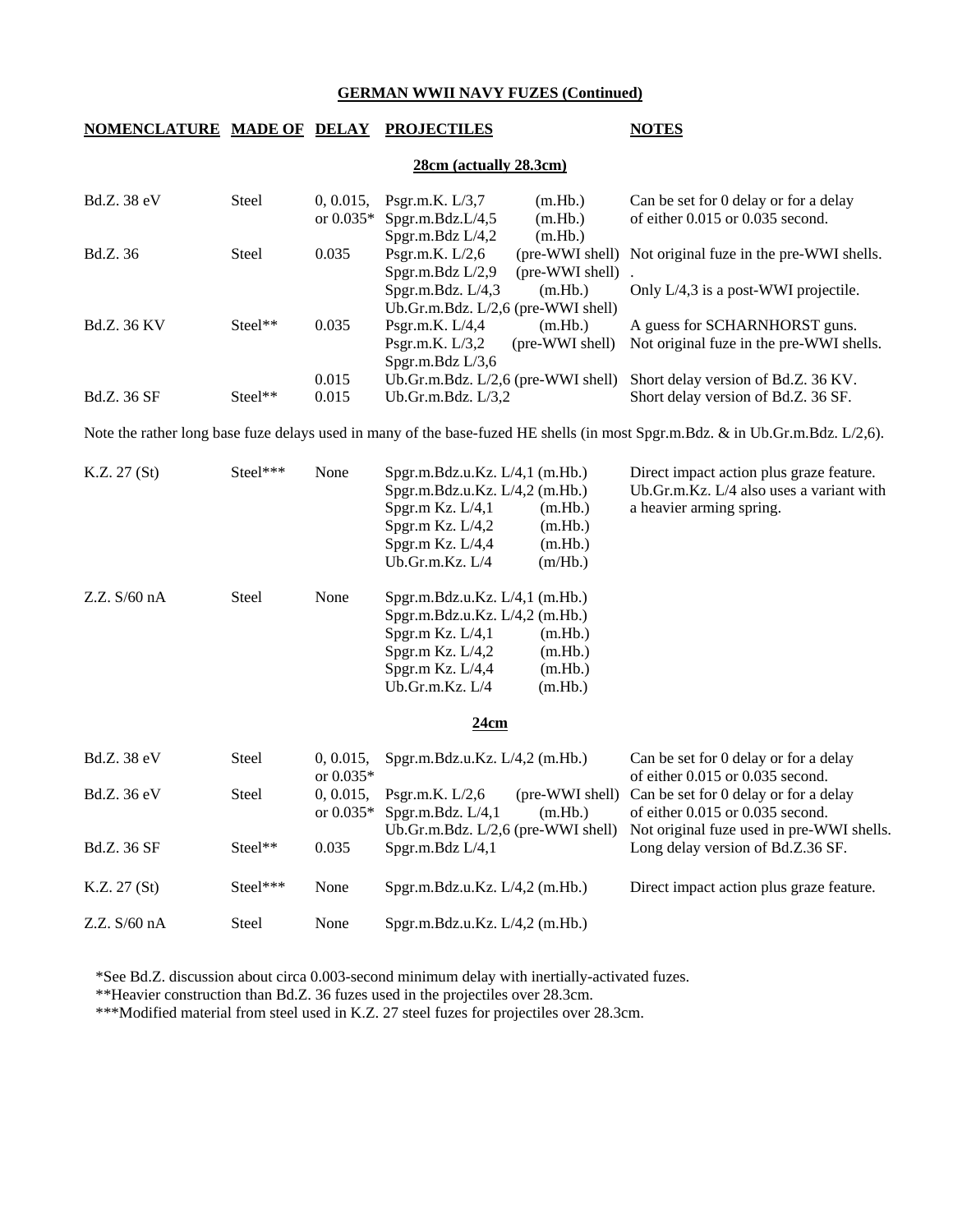### **NOMENCLATURE MADE OF DELAY PROJECTILES NOTES**

### **21cm**

| Bd.Z. 38 eV                                     | Steel                     | 0, 0.015,<br>or 0.035*         | Spgr.m.Bdz.u.Kz. L/4,3 (m.Hb.)                                                             |                               | Can be set for 0 delay or for a delay<br>of either 0.015 or 0.035 second.                                                                                                                                       |
|-------------------------------------------------|---------------------------|--------------------------------|--------------------------------------------------------------------------------------------|-------------------------------|-----------------------------------------------------------------------------------------------------------------------------------------------------------------------------------------------------------------|
| Bd.Z. 36 eV                                     | Steel                     | 0, 0.015,<br>or $0.035*$       | Psgr.m.K. $L/2,9$<br>Spgr.m.Bdz.u.Kz L/4,3 (m.Hb.)<br>Ub.Gr.m.Bdz. $L/2,9$ (pre-WWI shell) | (pre-WWI shell)               | Can be set for 0 delay or for a delay<br>of either 0.015 or 0.035 second.<br>Not original fuze used in pre-WWI shells.                                                                                          |
| K.Z. 27 (Lm)                                    | Al. alloy                 | None                           | Spgr.m.Bdz.u.Kz. L/4,3 (m.Hb.)                                                             |                               | Direct impact action plus graze feature.<br>Has heavier arming spring than K.Z. 27<br>versions usually used by shells over 21cm.                                                                                |
| Z.Z. S/60 nA                                    | Steel                     | None                           | Spgr.m.Bdz.u.Kz. L/4,3 (m.Hb.)                                                             |                               |                                                                                                                                                                                                                 |
|                                                 |                           |                                | 20.3cm                                                                                     |                               |                                                                                                                                                                                                                 |
| Bd.Z. 38 eV                                     | Steel                     | 0, 0.015,<br>or $0.035*$       | Psgr.m.K. L/4,4<br>Spgr.m.Bdz.u.K. L/4,7                                                   | (m.Hb.)<br>(m.Hb.)            | Can be set for 0 delay or for a delay<br>of either 0.015 or 0.035 second. "u.K."<br>shell had a light AP cap, a rounded nose,<br>a magnesium-aluminum alloy windscreen,<br>and was used by German railway guns. |
| <b>Bd.Z. 38 KV</b>                              | Steel                     | 0.015                          | Spgr.m.Bdz. L/4,7                                                                          | (m.Hb.)                       | Naval projectile with hood ("gründring")<br>and aluminum alloy windscreen.                                                                                                                                      |
| K.Z. 27 (Lm)                                    | Al. alloy                 | None                           | Spgr.m.Kz. L/4,7<br>Spgr.m.Kz. L/4,7 Br.<br>Ub.Gr.m.Kz. L/4,6                              | (m.Hb.)<br>(m.Hb.)<br>(m.Hb.) | Direct impact action plus graze feature.<br>Has heavier arming spring than K.Z. 27<br>versions usually used by shells over 21cm.                                                                                |
| Z.Z. S/60 nA                                    | Steel                     | Max 60                         | Spgr.m.Kz. L/4,7<br>Spgr.m.Kz. L/4,7 Br.<br>Ub.Gr.m.Kz. L/4,6                              | (m.Hb.)<br>(m.Hb.)<br>(m.Hb.) |                                                                                                                                                                                                                 |
| Z.Z. S/60 nA                                    | Steel**                   | Max 60                         | Lg. $L/4,5$                                                                                |                               | <b>Star Shell</b>                                                                                                                                                                                               |
|                                                 |                           |                                | 17cm (actually 17.4cm)                                                                     |                               |                                                                                                                                                                                                                 |
| Bd.Z. 36 eV                                     | Steel                     | 0, 0.015,<br>or 0.035*         | Psgr.m.K. L/3                                                                              | (pre-WWI shell)               | Can be set for 0 delay or for a delay<br>of either 0.015 or 0.035 second.<br>Not original fuze used in pre-WWI shells.                                                                                          |
| K.Z. 27 (St)                                    | Steel***                  | None                           | Spgr.m.Kz. L/4,6                                                                           | (m.Hb.)                       | Direct impact action plus graze feature.<br>Has heavier arming spring than K.Z. 27<br>versions used in shells larger than 21cm.                                                                                 |
| K.Z. nA für Spgr. (St.) Steel                   |                           | None                           | Spgr.m.Kz. L/3,3                                                                           |                               | Direct impact action plus graze feature.<br>New version of K.Z. 27 nose fuze.                                                                                                                                   |
| Z.Z. S/60 nA<br>Z.Z. S/60 nA<br>Zt.Z. S/5-W**** | Steel<br>Steel**<br>Steel | Max 60<br>Max 60<br>Max $5(?)$ | Spgr.m.K. L/4,6<br>Spgr.m.Kz. L/3,3<br>Lg. $L/3,7$                                         | (m.Hb.)                       | Star Shell.                                                                                                                                                                                                     |

\*See Bd.Z. discussion about circa 0.003-second minimum delay with inertially-activated fuzes.

\*\*Heavier construction than Z.Z. S/60 nA fuzes used in the projectiles over 28.3cm.

\*\*\*Modified material from steel used in K.Z. 27 steel fuzes for projectiles over 28.3cm.

 \*\*\*\*Fuze was specified "Not for star shells", but this obviously only was for the regular version. There must have been a modified type (different booster, probably) for star shells.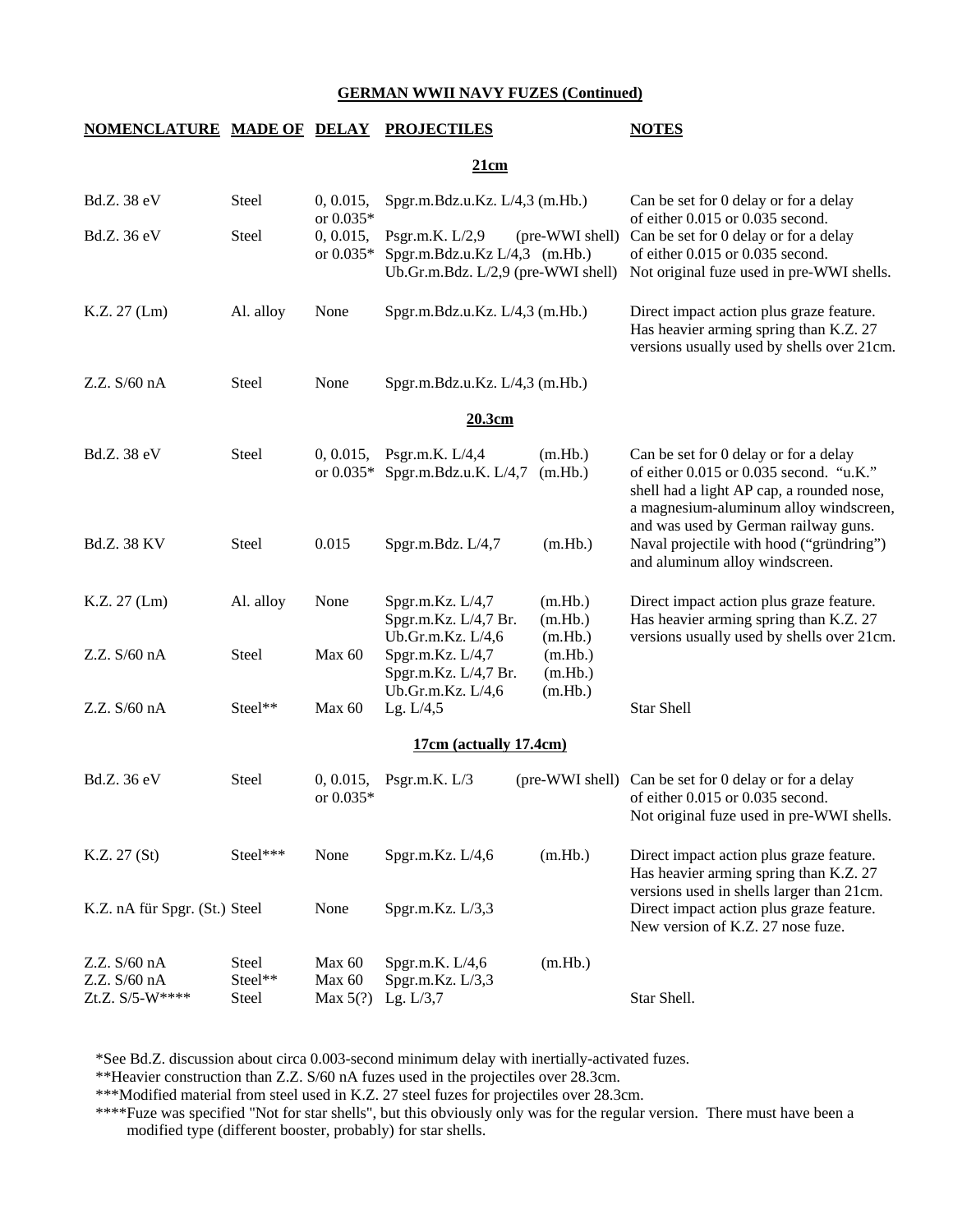### **NOMENCLATURE MADE OF DELAY PROJECTILES NOTES**

### **15cm**

| Bd.Z. 36 eV                                                  | Steel                          | 0, 0.015,<br>or $0.035*$    | Spgr.m.Bdz. L/4,1<br>Spgr.m.Bdz. L/3                                                                                            | (pre-WWI shell)                          | Can be set for 0 delay or for a delay<br>of either 0.015 or 0.035 second.                                                              |
|--------------------------------------------------------------|--------------------------------|-----------------------------|---------------------------------------------------------------------------------------------------------------------------------|------------------------------------------|----------------------------------------------------------------------------------------------------------------------------------------|
| Bd.Z. 38 eV                                                  | Steel                          | 0, 0.015,                   | Psgr.m.K. $L/3,7$<br>or $0.035*$ Psgr.m.K. L/3,8<br>Psgr.m.K. L/4,6 (in test) (m.Hb.)<br>Spgr.m.Bdz L/4,3<br>Spgr.m.Bdz. L/4,52 | (m.Hb.)<br>(m.Hb.)<br>(m.Hb.)<br>(m.Hb.) | Not original fuze used in pre-WWI shells.<br>Can be set for 0 delay or for a delay<br>of either 0.015 or 0.035 second.                 |
| K.Z. 27 (St)                                                 | Steel**                        | None                        | Spgr.m.Kz. L/4,5<br>Spgr.m.Kz. L/4,5 Br.<br>Spgr.m.Kz. $L/4,6$<br>Spgr.m.Kz. L/4,6 Br.                                          | (m.Hb.)<br>(m.Hb.)<br>(m.Hb.)<br>(m.Hb.) | Direct impact action plus graze feature.<br>Has heavier arming spring than K.Z. 27<br>versions used in shells larger than 21cm.        |
| K.Z. 28 (Lm)                                                 | Al. alloy                      | None                        | Spgr.m.Kz. L/4,7                                                                                                                |                                          | Direct impact action plus graze feature.<br>Minor variation of K.Z. 27 nose fuze.                                                      |
| K.Z. nA für Spgr. (St.) Steel                                |                                | None                        | Spgr.m.Kz. L/4,1<br>Spgr.m.Kz. L/3,6<br>Ub.Gr.m.Kz. L/4                                                                         |                                          | Direct impact action plus graze feature.<br>New version of K.Z. 27 nose fuze.                                                          |
| Z.Z. S/60 nA                                                 | Steel                          | Max 60                      | Spgr.m.K. L/4,5<br>Spgr.m.Kz. L/4,5 Br.<br>Spgr.m.Kz. L/4,6<br>Spgr.m.Kz. L/4,6 Br.                                             | (m.Hb.)<br>(m.Hb.)<br>(m.Hb.)<br>(m.Hb.) |                                                                                                                                        |
| Zt.Z. S/45                                                   | <b>Steel</b>                   | Max 45                      | Spgr.m.Kz. L/4,7                                                                                                                |                                          |                                                                                                                                        |
| Zt.Z. S/30<br>Zt.Z. S/5-W***                                 | Al. alloy<br>Steel             | Max 30<br>Max $5(?)$        | Spgr.m.Kz. L/4,7<br>Spgr.m.Kz. L/4,6<br>Spgr.m.Kz. L/4,5<br>Spgr.m.Kz. L/4,3<br>Spgr.m.Kz. L/3,6                                | (m.Hb.)<br>(m.Hb.)                       | Windscreen unscrews to set fuze.<br>Ditto                                                                                              |
|                                                              |                                |                             | Lg. $L/4,3$                                                                                                                     |                                          | Star Shell.                                                                                                                            |
| Lg.Zdr. S/33                                                 | Steel                          | Max 33                      | Ub.Gr.m.Kz. L/4<br>Lg. L/4,3                                                                                                    |                                          | Obsolete star shell only fuze.                                                                                                         |
| E. Dopp.Z. S/30 Fg<br>E. Dopp.Z. $S/30$ Fg1<br>Dopp.Z. S/60v | <b>Steel</b><br>Steel<br>Steel | Max 30<br>Max 30<br>Max. 60 | Spgr.m.Kz. L/4,7<br>Spgr.m.Kz. L/4,7<br>Gr. 15 Nb.<br>Gr. 19 Nb.                                                                |                                          | Sensitive impact action. Original version.<br>Ditto. Modified version of fuze.<br>Smoke shells.<br>(See German Army fuzes for details) |

\*See Bd.Z. discussion about circa 0.003-second minimum delay with inertially-activated fuzes.

\*\*Modified material from steel used in K.Z. 27 steel fuzes for projectiles over 28.3cm.

 \*\*\*Fuze was specified "Not for star shells", but this obviously only was for the regular version. There must have been a modified type (different booster, probably) for star shells.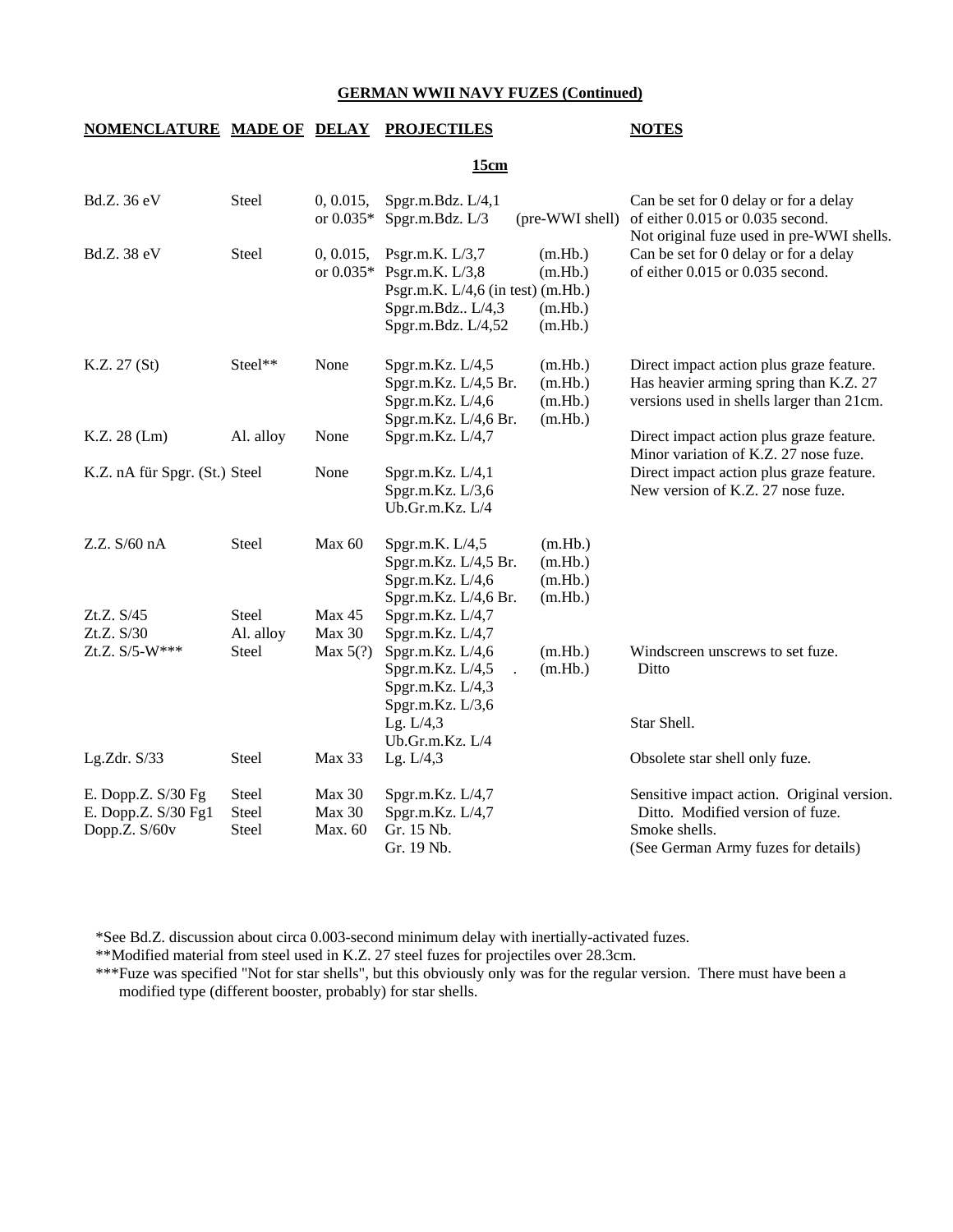**12.8cm**

### **NOMENCLATURE MADE OF DELAY PROJECTILES NOTES**

| Bd.Z. 1521                                | Steel                              | None*                  | Psgr. $43$                                                          |         | (See German Army fuzes for details.)                                                                                    |
|-------------------------------------------|------------------------------------|------------------------|---------------------------------------------------------------------|---------|-------------------------------------------------------------------------------------------------------------------------|
| K.Z. 28 (Lm)<br>K.Z. 28-L-<br>Zt.Z. S/45  | Al. alloy<br><b>Steel</b><br>Steel | None<br>None<br>Max 45 | Spgr.m.Kz. L/4,5<br>Spgr. (H)<br>Spgr.m.Kz. L/5<br>Spgr.m.Kz. L/4,5 |         | Direct impact action plus graze feature.<br>Minor variation of K.Z. 27 nose fuze.<br>Ditto. Elongated for streamlining. |
| Zt.Z. S/45-L<br>Zt.Z. S/30 Ausf. A        | Zinc<br>Al. alloy                  | Max 45<br>Max 30       | $Spgr.$ (H)<br>Spgr.m.Kz. L/5<br>Spgr.m.Kz. L/4,5                   |         | Elongated for streamlining.<br>Original version of Zt.Z. S/30 fuze.                                                     |
| E. Dopp.Z. S/30 Fg<br>E. Dopp.Z. S/30 Fg1 | Steel<br>Steel                     | Max 30<br>Max 30       | Spgr.m.Kz. L/4,5<br>Spgr.m.Kz. L/4,5                                |         | Sensitive impact action. Original version.<br>Ditto. Modified version of fuze.                                          |
|                                           |                                    |                        | 12.7cm                                                              |         |                                                                                                                         |
| Bd.Z. 36 eV (KV)                          | Steel**                            | 0, 0.015,<br>or 0.035* | Spgr.m.Bdz. $L/4$                                                   | (m.Hb.) | Can be set for 0 delay or for a delay<br>of either 0.015 or 0.035 second.                                               |
| K.Z. 27 (St)                              | Steel***                           | None                   | Spgr.m.Kz. L/4,4                                                    | (m.Hb.) | Direct impact action plus graze feature.<br>Has heavier arming spring than K.Z. 27                                      |
| Kl.AZ. 23 Nb.                             | Aluminum                           | None                   | Nb. Gr. L/4                                                         |         | versions used in shells larger than 21cm.<br>Smoke shell.<br>(See German Army fuzes for details.)                       |
| Zt.Z. S/5-W****                           | Steel                              | Max $5(?)$             | Spgr.m.Kz. $L/4,4$<br>Lg. $L/4,5$                                   |         | Star Shell.                                                                                                             |
| Z.Z. S/60 nA                              | Steel                              | Max 60                 | Spgr.m.Kz. L/4,4                                                    |         |                                                                                                                         |
|                                           |                                    |                        | 12cm                                                                |         |                                                                                                                         |
| Zt.Z. S/45                                | Steel                              | Max 45                 | $Spgr.m.Kz.$ (H)<br>Lg. $L/4,6$                                     |         | Star Shell.                                                                                                             |
| E. Dopp.Z. S/30 Fg<br>E. Dopp.Z. S/30 Fg1 | Steel<br>Steel                     | Max 30<br>Max 30       | Spgr.m.Kz. (H)<br>Spgr.m.Kz. (H)                                    |         | Sensitive impact action. Original version.<br>Ditto. Modified version of fuze.                                          |

\*See Bd.Z. discussion about circa 0.003-second minimum delay with inertially-activated fuzes.

\*\*Heavier construction than Bd.Z. 36 fuzes used in the projectiles over 28.3cm.

\*\*\*Modified material from steel used in K.Z. 27 steel fuzes for projectiles over 28.3cm.

\*\*\*\*Fuze was specified "Not for star shells", but this obviously only was for the regular version. There must have been a modified type (different booster, probably) for star shells.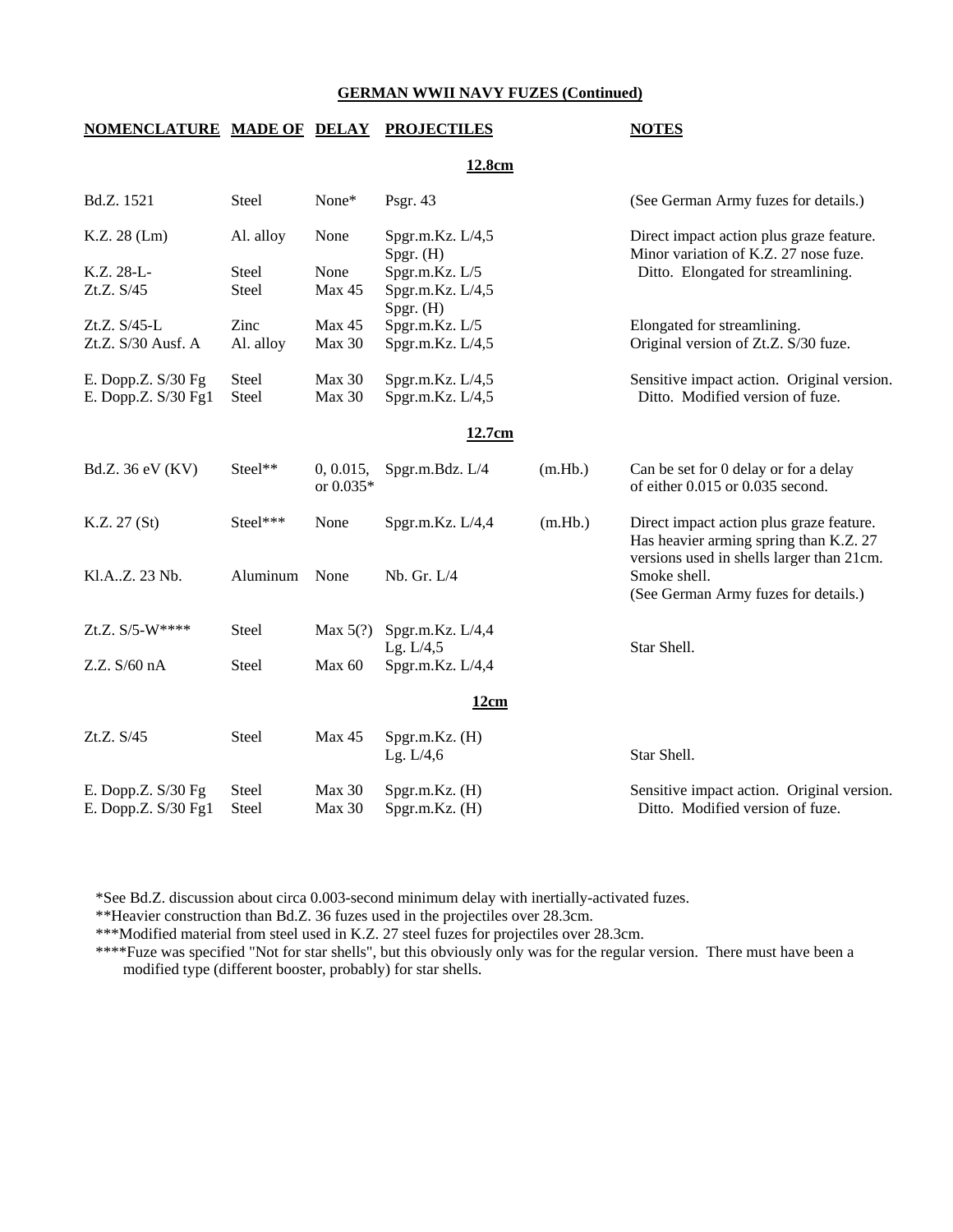### **NOMENCLATURE MADE OF DELAY PROJECTILES NOTES**

| ı<br>× | m<br>ш |
|--------|--------|
|        |        |

| Bdz. für 10cm Psgr.                       | <b>Steel</b>       | None*                  | Psgr. Fl.                                                                                                                                                                 |               | (See German Army fuzes for details.)                                                 |
|-------------------------------------------|--------------------|------------------------|---------------------------------------------------------------------------------------------------------------------------------------------------------------------------|---------------|--------------------------------------------------------------------------------------|
| Bd.Z. 36 eV                               | Steel              | 0, 0.015,<br>or 0.035* | Spgr.m.Bdz.                                                                                                                                                               | (Thin-walled) | Can be set for 0 delay or for a delay<br>of either 0.015 or 0.035 second.            |
| K.Z. 28 P                                 | Plastic            | None                   | Spgr.m.Kz. L/4,1<br>Spgr.m.Kz. L/4,1 Pr.<br>Spgr.m.Kz. L/4,4<br>Spgr.m.Kz. L/4,4 Stg.<br>Spgr.m.Kz. L/4,4 Pr.<br>Spgr.m.Kz. L/4,4 Pr. zugs.<br>Flak. Spgr.m.Kz. L/4,4 Br. |               | Direct impact action plus graze feature.<br>Minor variation of K.Z.27 nose fuze.     |
| K.Z. nA für Spgr. (St) Steel              |                    | None                   | Spgr.m.Kz. L/3,6                                                                                                                                                          |               | Direct impact action plus graze feature.<br>Minor variation of K.Z. 27 nose fuze.    |
| Kl.AZ. 23 Nb.                             | Aluminum           | None                   | Nb. Gr. L/4                                                                                                                                                               |               | Smoke shell.<br>(See German Army fuzes for details.)                                 |
| Zt.Z. S/5                                 | Steel              | Max 5                  | Spgr.m.Kz. L/4,4<br>Spgr.m.Kz. L/4,4 Stg.<br>Spgr.m.Kz. L/4,4 Pr.<br>Spgr.m.Kz. L/4,4 Pr. zugs.<br>Flak. Spgr.m.Kz. L/4,4 Br.                                             |               |                                                                                      |
| Zt.Z. S/30 Ausf. B1                       | Al. alloy          | Max 30                 | Spgr.m.Kz. L/4,1<br>Spgr.m.Kz. L/4,4<br>Spgr.m.Kz. L/4,4 Stg.<br>Spgr.m.Kz. L/4,4 Pr. zugs.                                                                               |               | Modified version of Zt.Z. S/30 fuze.                                                 |
| Zt.Z. S/30 Ausf. C<br>Zt.Z. S/30 Ausf. C1 | Al. alloy<br>Steel | Max 30<br>Max 30       | Spgr.m.Kz. L/4,4<br>Spgr.m.Kz. L/4,4<br>Spgr.m.Kz. L/4,4 Stg. (cast steel)<br>Spgr.m.Kz. L/4,4 Pr. zugs.                                                                  |               | Further modification of Zt.Z. S/30 fuze.<br>Further modification of Zt.Z. S/30 fuze. |
| Zt.Z. S/30 Ausf. D                        | Zinc               | Max 30                 | Flak. Spgr.m.Kz. L/4,4 Br.                                                                                                                                                |               | Further modification of Zt.Z. S/30 fuze.                                             |
| Zt.Z. S/5-W**                             | Steel              | Max $5(?)$             | Spgr.m.Kz. L/3,6<br>Lg. $L/4$<br>Lg. $L/4,1$<br>Lg. $L/4$ , $2$                                                                                                           |               | Star Shell.<br>Star Shell.<br>Star Shell.                                            |
| Lg.Zdr. $S/33$                            | <b>Steel</b>       | Max 33                 | Lg. $L/4$<br>Lg. $L/4,1$<br>Lg. $L/4$ , $2$                                                                                                                               |               | Obsolete star shell only fuze.                                                       |

\*See Bd.Z. discussion about circa 0.003-second minimum delay with inertially-activated fuzes.

 \*\*Fuze was specified "Not for star shells", but this obviously only was for the regular version. There must have been a modified type (different booster, probably) for star shells.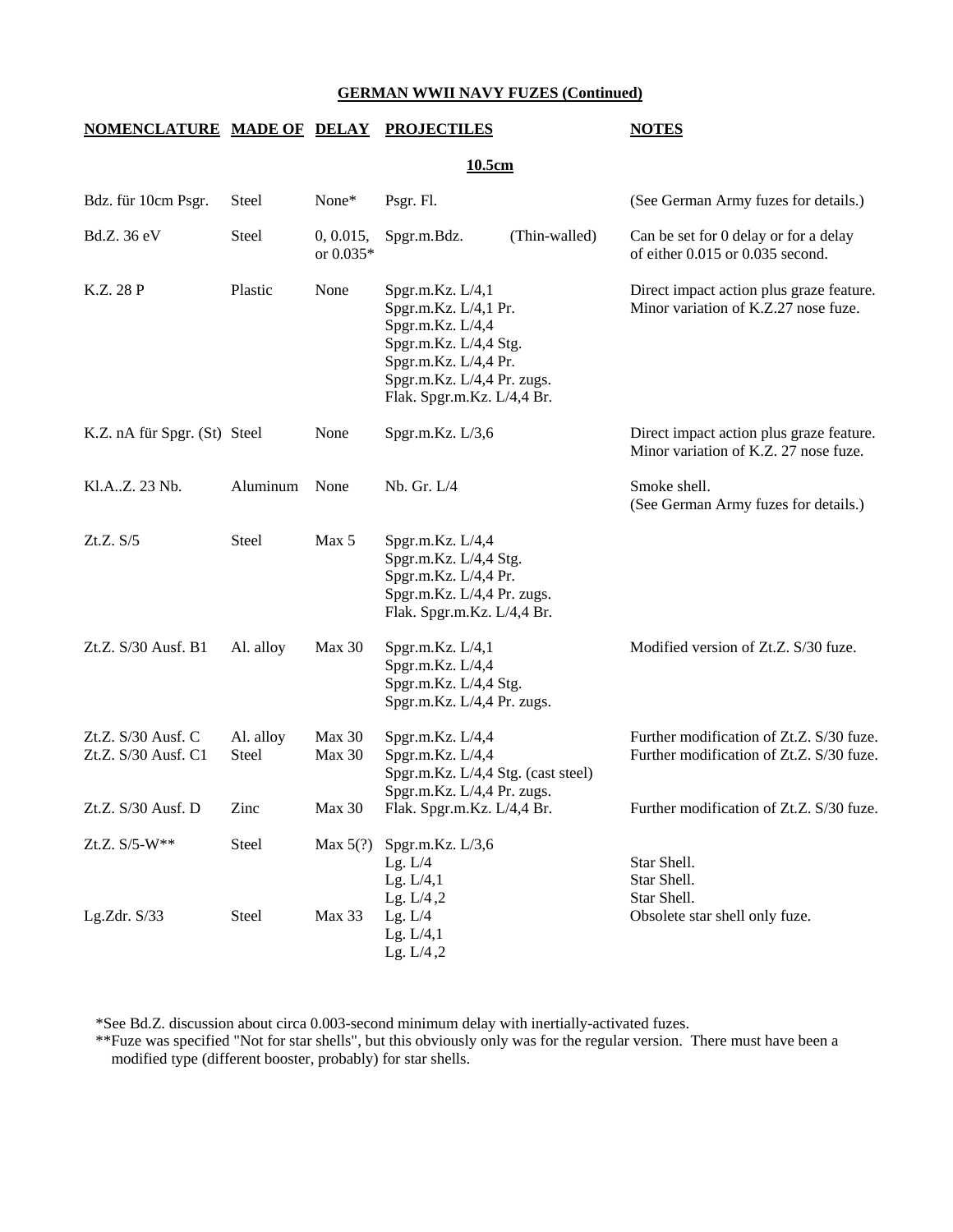### **NOMENCLATURE MADE OF DELAY PROJECTILES NOTES**

**8.8cm**

| Bdz. für 8.8cm Psgr.<br>Bd.Z. 5103/1<br>Bd.Z. 5127 | <b>Steel</b><br>Steel<br>Steel | None*<br>None*<br>None* | Psgr. (original AP shell for Flak. 18)<br>Psgr. 39<br>Psgr. 39                                  |               | (See German Army fuzes for details.)<br>Ditto<br>Ditto. Obsolete.                                            |
|----------------------------------------------------|--------------------------------|-------------------------|-------------------------------------------------------------------------------------------------|---------------|--------------------------------------------------------------------------------------------------------------|
| Bd.Z. 39a                                          | <b>Steel</b>                   | $None*$                 | Spgr.m.Bdz.                                                                                     | (Thin-walled) |                                                                                                              |
| K.Z. 28 P                                          | Plastic                        | None                    | Spgr.m.Kz. L/4,5<br>Spgr.m.Kz. L/4,5 Pr.<br>Spgr.m.Kz. L/4,5 Stg.<br>Spgr.m.Kz. L/4,4 Pr. zugs. |               | Direct impact action plus graze feature.<br>Minor variation of K.Z.27 nose fuze.                             |
| K.Z. 36                                            | Al alloy                       | None                    | Spgr.m.Kz. L/2,6 (?)<br>Ub.Spgr. $L/2.6$ (?)                                                    |               | Direct impact action plus graze feature.<br>Originally called "K.Z. C/36." A steel<br>version also was used. |
| Kl.AZ. 23 Nb.                                      | Aluminum                       | None                    | Nb. Gr. L/4                                                                                     |               | Smoke shell.<br>(See German Army fuzes for details.)                                                         |
| Zt.Z. S/5                                          | <b>Steel</b>                   | Max <sub>5</sub>        | Spgr.m.Kz. $L/4,5$<br>Spgr.m.Kz. L/4,5 Stg.<br>Spgr.m.Kz. L/4,5 Pr. zugs.                       |               |                                                                                                              |
| $Zt.Z.S/30$ Ausf. D                                | Zinc                           | Max 30                  | Spgr.m.Kz. L/4,5                                                                                |               | Modified version of Zt.Z. S/30 fuze.                                                                         |
| Zt.Z.S/30 Ausf. D1                                 | <b>Steel</b>                   | Max 30                  | Spgr.m.Kz. L/4,5 Stg.                                                                           |               | Further modification of Zt.Z. S/30 fuze.                                                                     |
| $Zt.Z.S/30$ Ausf. E                                | <b>Steel</b>                   | Max 30                  | Spgr.m.Kz. L/4,5 Pr. zugs.                                                                      |               | Further modification of Zt.Z. S/30 fuze.                                                                     |
| Zt.Z.S/30 Fg1.                                     | Al. alloy                      | Max 30                  | Spgr.m.Kz. L/4,5                                                                                |               | Further modification of Zt.Z. S/30 fuze.                                                                     |
| Zt.Z.S/30 Fg1.Ausf.A1 Al. alloy                    |                                | Max 30                  | Spgr.m.Kz. L/4,5                                                                                |               | Further modification of Zt.Z. S/30 fuze.                                                                     |
| Zt.Z. $S/5-W**$                                    | Steel                          |                         | Max $5(?)$ Lg. L/4,4                                                                            |               | Star Shell.                                                                                                  |
| Lg.Zdr. $S/33$                                     | Steel                          | <b>Max 33</b>           | Lg. L/4.4                                                                                       |               | Obsolete star shell only fuze.                                                                               |

\*See Bd.Z. discussion about circa 0.003-second minimum delay with inertially-activated fuzes.

 \*\*Fuze was specified "Not for star shells", but this obviously only was for the regular version. There must have been a modified type (different booster, probably) for star shells.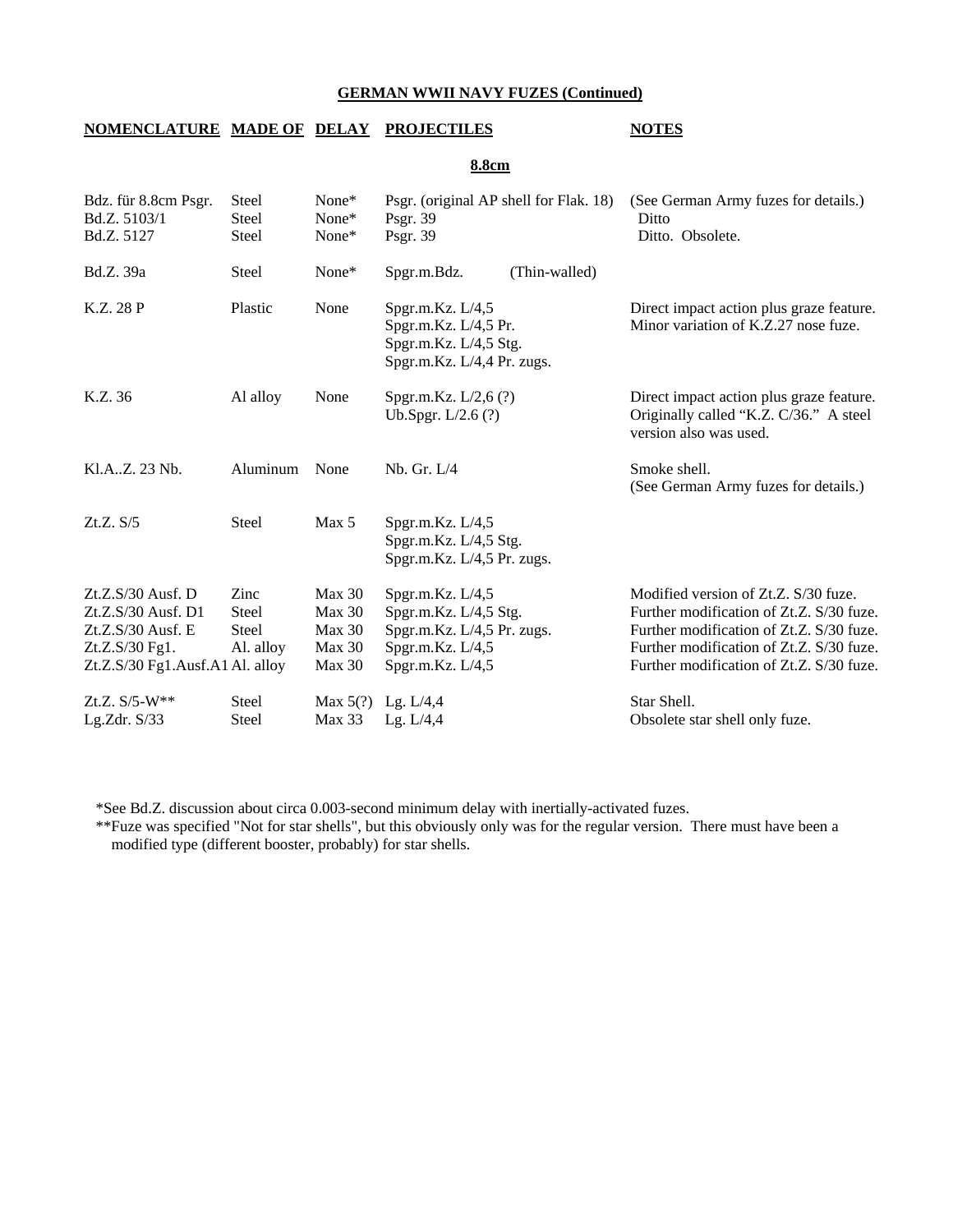### **NOMENCLATURE MADE OF DELAY PROJECTILES NOTES**

**7.5cm**

| Bdz. 5103<br>Bd.Z. 39                                                      | Steel<br>Steel          | None*<br>None*               | Psgr. 39<br>Spgr.m.Bdz.                                                             | (Thin-walled) | (See German Army fuzes for details.)                                                                                                                                   |  |
|----------------------------------------------------------------------------|-------------------------|------------------------------|-------------------------------------------------------------------------------------|---------------|------------------------------------------------------------------------------------------------------------------------------------------------------------------------|--|
| K.Z. 41(H)                                                                 | Steel                   | None                         | Spgr.(H)                                                                            |               | Direct action without a graze feature.                                                                                                                                 |  |
| Pbr.Z. $41(H)$ Ausf. A<br>Pbr.Z. $41(H)$ Ausf. B<br>Pbr.Z.41 $(H)$ Ausf. C | Steel<br>Steel<br>Steel | None<br>None<br>None         | Spgr.(H)<br>Spgr.(H)<br>Spgr.(H)                                                    |               | Original form of Pbr.Z.41(H) impact fuze.<br>Modified version of Pbr.Z.41(H) fuze.<br>Further modification of Pbr.Z.41(H) fuze.                                        |  |
| ZtZ. Fr. 5 (Tavaro)<br>Zt.Z. S/5-W**<br>Zt.Z. S/5                          | Steel<br>Steel<br>Steel | Max 5<br>Max $5(?)$<br>Max 5 | Spgr.(H)<br>Lg. $L/4,5$<br>Spgr.m.Kz. L/4,6<br>Spgr.m.Kz. L/4,7<br>Spgr.m.Kz. L/4,8 |               | Star Shell.                                                                                                                                                            |  |
| Zt.Z.S/30 Fg1Ausf.A1 Al. alloy<br>$Zt.Z.S/30 Fg1Ausf.B$ Zinc               |                         | Max 30<br>Max 30             | Spgr.m.Kz. L/4,6<br>Spgr.m.Kz. L/4,7<br>Spgr.m.Kz. L/4,8                            |               | Modified version of Zt.Z. S/30 fuze.<br>Further modification of Zt.Z. S/30 fuze.                                                                                       |  |
| Zt.Z.S/30 Fg1Ausf.B1 Al. alloy                                             |                         | Max 30                       | K.Gr, rot. (red tracer)                                                             |               | Further modification of Zt.Z. S/30 fuze.                                                                                                                               |  |
| <u>6cm</u>                                                                 |                         |                              |                                                                                     |               |                                                                                                                                                                        |  |
| K.Z. für 6cm                                                               | Steel                   | None                         | Spgr.m.Kz. L/3,4                                                                    |               | Direct action . (Graze feature?)                                                                                                                                       |  |
|                                                                            | <u>5cm</u>              |                              |                                                                                     |               |                                                                                                                                                                        |  |
| K.Z. für 5cm (St.)                                                         | Steel                   | None                         | Spgr.m.Kz. L/3,3                                                                    |               | Direct action . (Graze feature?)<br>Equipped for tracer ("L'Spur").<br>Previous versions made of Al. alloy<br>and pure Aluminum now obsolete.                          |  |
|                                                                            |                         |                              | <u>4cm</u>                                                                          |               |                                                                                                                                                                        |  |
| Bd.Z. 42a                                                                  | Steel                   | None*                        | Psgr. L'Spur. Zerl.                                                                 |               | Includes self-destroying element<br>("Zerl.") at tracer ("L'Spur") burnout.                                                                                            |  |
| Bd.Z. für 4cm                                                              | Steel                   | None*                        | Psgr. L'Spur. Zerl.                                                                 |               | Ditto. Obsolete.                                                                                                                                                       |  |
| K.Z. 40(St.)                                                               | Steel                   | None                         | Spgr. L/2,8 Lh.<br>Spgr. L/4,4 Lh. 106/8                                            |               | Direct action without graze feature.<br>Self-destroying powder time element,<br>which also releases locking pin that holds<br>centrifical detent to allow fuze to arm. |  |
| K.Z. 40 LB                                                                 | Steel***                | None                         | Spgr. L/2,8 Lh<br>Spgr. L/4,4 Lh. 106/8                                             |               | Ditto. Obsolete                                                                                                                                                        |  |
| K.Z. 40 BP                                                                 | Steel-Plastic None      |                              | Spgr. L/2,8 Lh<br>Spgr. L/4,4 Lh. 106/8                                             |               | Ditto. Obsolete.                                                                                                                                                       |  |
| K.Z. für 4cm                                                               | Steel                   | None                         | Spgr, $L/2,8$ Lh.<br>Spgr. L/4,4 Lh. 106/8                                          |               | Ditto. Obsolete.                                                                                                                                                       |  |

\*See Bd.Z. discussion about circa 0.003-second minimum delay with inertially-activated fuzes.

 \*\*Fuze was specified "Not for star shells", but this obviously only was for the regular version. There must have been a modified type (different booster, probably) for star shells.

 \*\*\*Modified form of steel were used in the FB and BP versions. Only the original Aluminum alloy (Lm) version and another Steel-Zinc version, both used for 3.7cm projectiles, was still used other than the (St.) version for the 4cm Bofors gun.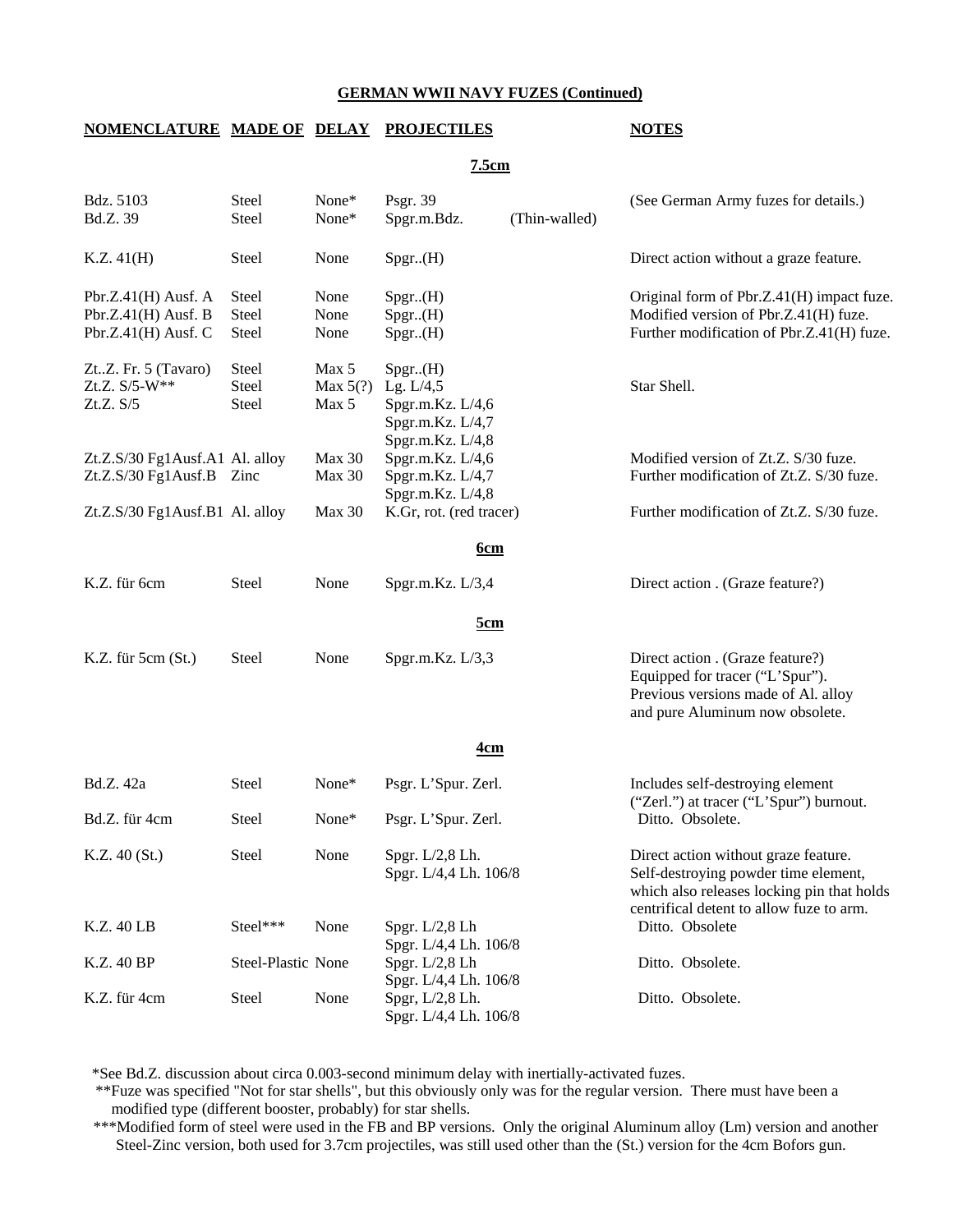# **NOMENCLATURE MADE OF DELAY PROJECTILES NOTES**

# **3.7cm**

| Bd.Z. 5103<br>Bd.Z. 42a                                                          | Steel<br>Steel                                                                 | None*<br>None*                       | Spgr. L'Spur. Zerl.                                                                                                                                                                  | Psgr. 18 (original 37mm APHE shell) (See German Army fuzes for details.)<br>Includes self-destroying element<br>("Zerl.") at tracer ("L'Spur") burnout.                |
|----------------------------------------------------------------------------------|--------------------------------------------------------------------------------|--------------------------------------|--------------------------------------------------------------------------------------------------------------------------------------------------------------------------------------|------------------------------------------------------------------------------------------------------------------------------------------------------------------------|
| Bd.Z. für 3,7cm                                                                  | <b>Steel</b>                                                                   | None*                                | Spgr. L'Spur. Zerl.                                                                                                                                                                  | Ditto. Obsolete.                                                                                                                                                       |
| K.Z. 40 (Lm.)                                                                    | Al. alloy                                                                      | None                                 | Spgr. L/4,1 Lh. 37<br>Spgr. L/4,5 Lh. 146/4                                                                                                                                          | Direct action without graze feature.<br>Self-destroying powder time element,<br>which also releases locking pin that holds<br>centrifical detent to allow fuze to arm. |
| $K.Z. 40 (St.-Zn.)$<br>K.Z. 32(St.)                                              | Steel-Zinc<br>Steel                                                            | None<br>None                         | Spgr. L/4,1 Lh. 37<br>Ub.Gr. $L/2,5$                                                                                                                                                 | Ditto. Modified version of K.Z. 40.<br>Direct action without graze feature.<br>Originally "C/32". Obsolete.                                                            |
| K.Z. für 3,7cm                                                                   | Steel                                                                          | None                                 | Ub.Gr. L/2,5                                                                                                                                                                         | Direct action without graze feature.<br>Obsolete.                                                                                                                      |
| K.Z. für 3,7cm C/30                                                              | Steel                                                                          | None                                 | Ub.Gr. L/2,5                                                                                                                                                                         | Ditto. Obsolete.                                                                                                                                                       |
| Zerl.Z. $20 K$                                                                   | Al. alloy                                                                      | None                                 | Spgr. 18<br>Spgr. 18 L'Spur.<br><b>Br.</b> Spgr. 18<br>Br. Spgr. v.K. L'Spur.                                                                                                        | Direct action without graze feature.<br>Self-destroying powder time element,<br>which also releases locking pin that holds<br>centrifical detent to allow fuze to arm. |
| 3,7cm Kpf.Z. Zerl.                                                               | Al. alloy                                                                      | None                                 | Spgr. 18                                                                                                                                                                             | (See German Army fuzes for details.)                                                                                                                                   |
| Pv. Ausf. A<br>3,7cm Kpf.Z. Zerl.<br>Pv. Ausf. B                                 | Steel                                                                          | None                                 | Br. Spgr. 18<br>Br. Spgr. v.K. L'Spur.                                                                                                                                               | Obsolete. Original version of fuze.<br>Ditto. Modified version of fuze.                                                                                                |
| 3,7cm Kpf.Z. Zerl.<br>Pv. Ausf. C                                                | Steel/Zinc                                                                     | None                                 | Br. Spgr. v.K. L'Spur.                                                                                                                                                               | Ditto. Further modification of fuze.                                                                                                                                   |
|                                                                                  |                                                                                |                                      | 2cm                                                                                                                                                                                  |                                                                                                                                                                        |
| I.Z. 43                                                                          | Al. alloy                                                                      | None                                 | Psgr. L'Spur. Zerl.<br>Psgr. L'Spur. Zerl. (Oerl.)<br>Psgr. L'Spur. Zerl. (Mds.)                                                                                                     | Includes self-destroying element<br>("Zerl.") at tracer ("L'Spur") burnout.<br>Centrifically armed. Prior to this fuze,<br>no fuze was used with 2cm AP shells.        |
| A.Z. 48                                                                          | Steel                                                                          | None                                 | Spgr. L'Spur. W<br>Br. Spgr. L'Spur.<br>Spgr. L'Spur. (Oerl.)<br>Br. Spgr. L'Spur. (Oerl.)<br>Spgr. L'Spur. (Mds)<br>Br. Spgr. L'Spur. (Mds)                                         | Includes self-destroying element<br>("Zerl.") at tracer ("L'Spur") burnout.<br>Replaces all A.Z. fuzes below.<br>(See German Army fuzes for details.)                  |
| A.Z. 49<br>A.Z. 50<br>A.Z. 46<br>A.Z. 5045<br>2cm Kpf.Z. 1502 F<br>2cm Kpf.Z. 45 | Al. alloy<br>Al. alloy<br>Steel<br>Al. alloy<br>Al. alloy<br>Al. alloy-Zn None | None<br>None<br>None<br>None<br>None | Ditto.<br>Ditto.<br>Ditto.<br>Ditto.<br>Ditto.<br>Spgr. L'Spur. (Oerl.)                                                                                                              | (See German Army fuzes for details.)<br>Ditto. New fuze being developed.<br>Ditto.<br>Ditto.<br>Ditto.<br>Mechanical self-destruct that is held                        |
| 2cm Kpf.Z. Zerl. Fg.                                                             | Al. alloy                                                                      | None                                 | Br. Spgr. L'Spur. (Oerl.)<br>Spgr. L'Spur. (Mds)<br>Br. Spgr. L'Spur. (Mds)<br>Br. Spgr. o.L'Spur.<br>Br. Spgr. v.K. L'Spur.<br>Spgr. o.L'Spur. (Oerl.)<br>Br. Spgr. o.L'Spur. (Mds) | by centrifical force until friction<br>slows down the spin and lets a spring<br>push the firing pin into the primer.<br>Ditto.                                         |

\*See Bd.Z. discussion about circa 0.003-second minimum delay with inertially-activated fuzes.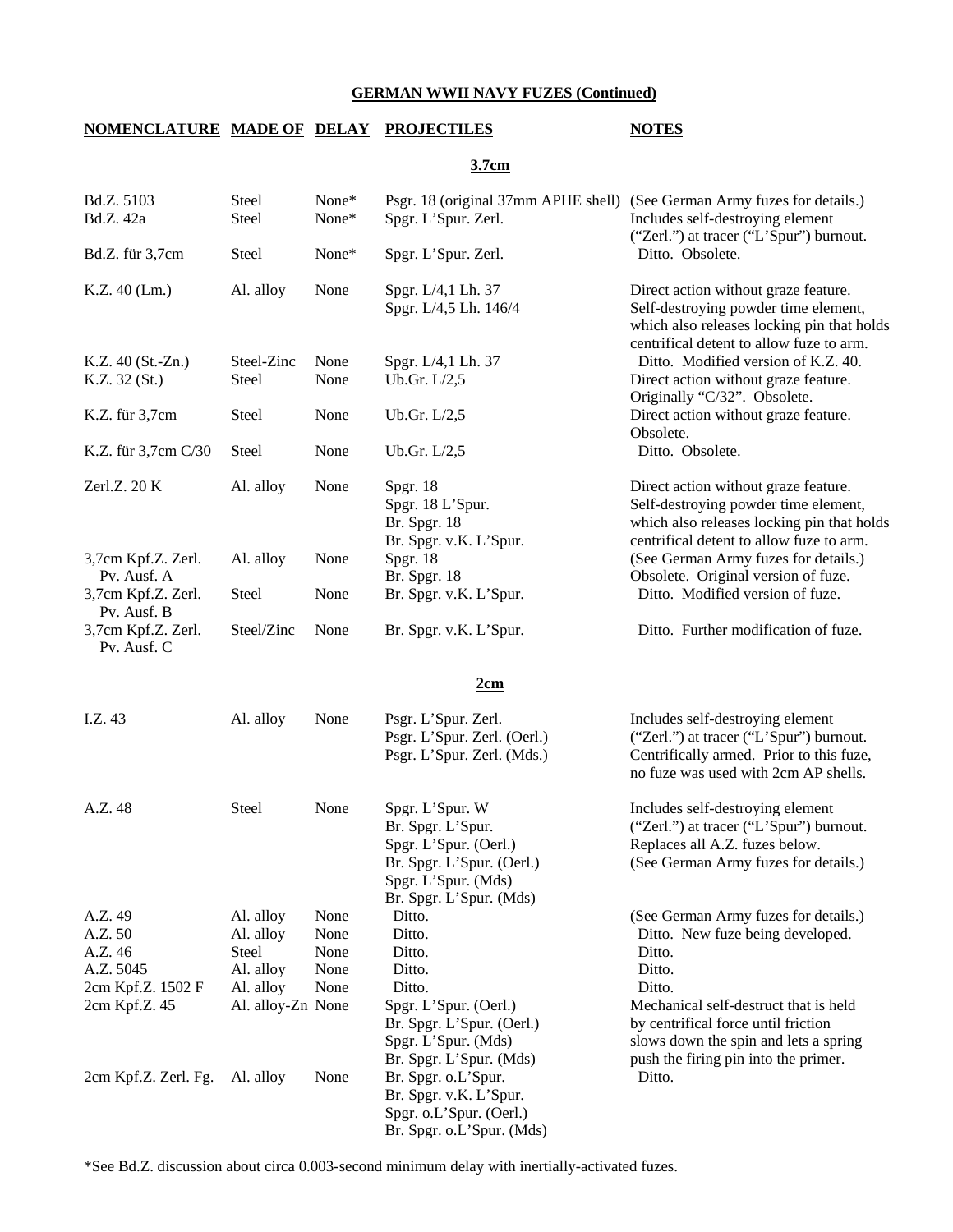## **NOMENCLATURE MADE OF DELAY PROJECTILES NOTES**

**15mm**

| Steel    | None<br>None      | $Spgr$ . L' $Spur$ . (Lu) | (See German Army fuzes for details.)<br>Ditto                                                                      |
|----------|-------------------|---------------------------|--------------------------------------------------------------------------------------------------------------------|
| Steel    | None              |                           |                                                                                                                    |
|          |                   | 13mm                      |                                                                                                                    |
| Aluminum | None              |                           | (See German Army fuzes for details.)<br>Ditto                                                                      |
|          | Aluminum<br>Steel | None                      | Br. Spgr. L'Spur. (Lu)<br>Spgr. L'Spur. (Bruna)<br>Br. Spgr. L'Spur. (Bruna)<br>Br. Spgr. L'Spur.<br>Spgr. L'Spur. |

# **NOTE:**

A number of fuzes exist which had no known shell using them. Most were variations of existing fuzes listed above, possibly to fix some small defect or because wartime shortages required a different material for part of the fuze body or mechanism.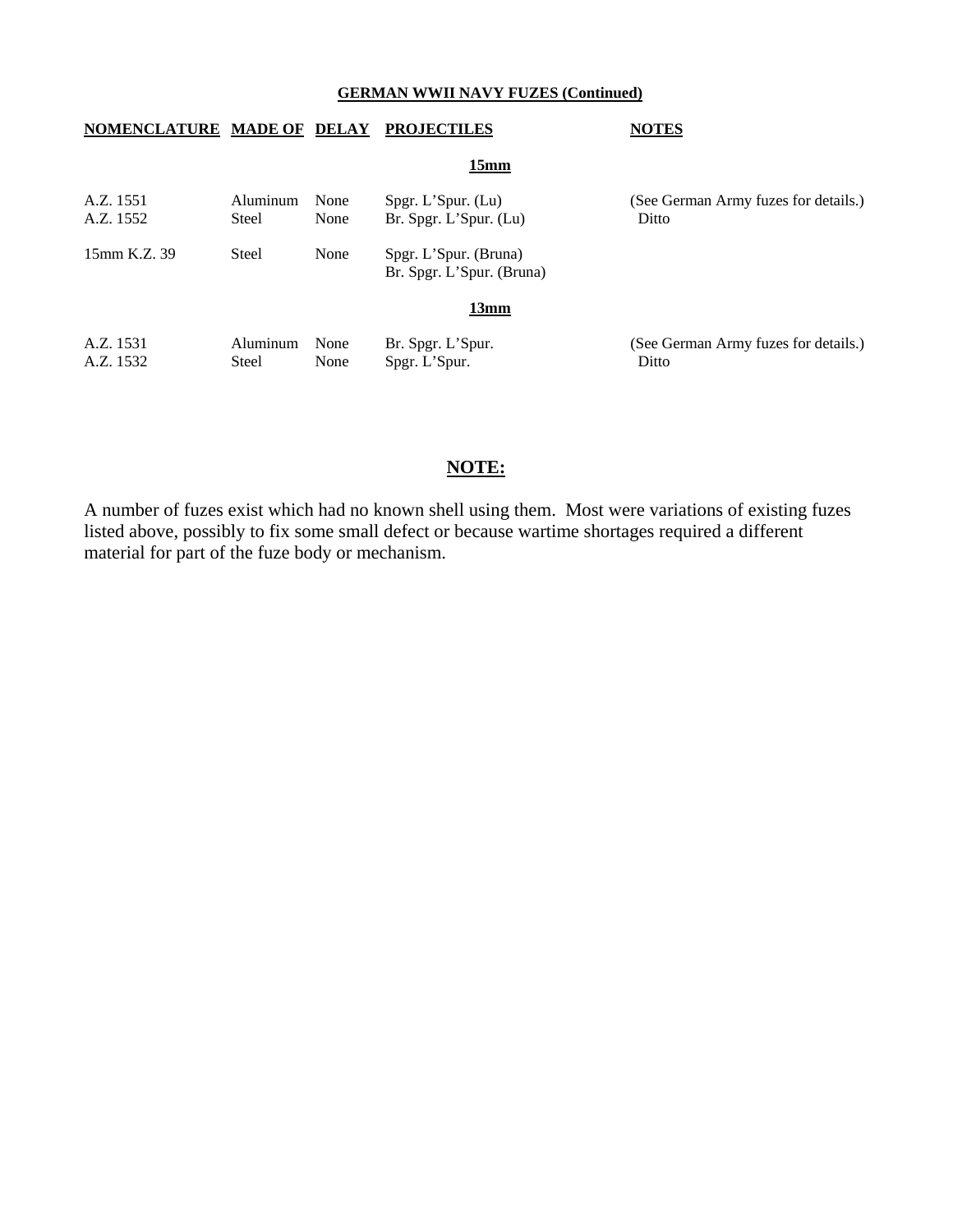# **GLOSSARY**

| Zt.Z. or Z.Z.              | Time Fuze (powder train or, in most German WWII fuzes, clockwork)            |
|----------------------------|------------------------------------------------------------------------------|
| Bd.Z.                      | Base Fuze (always impact design using internal inertia to set off fuze)      |
| K.Z. or Kpf.Z.             | Nose Fuze (impact or time or both)                                           |
| A.Z.                       | Impact Fuze (nose hammer rod and, usually, inertial "graze" design)          |
| I.Z.                       | Inner Fuze (located at top of cavity, but acts like a base fuze on impact)   |
| Dopp.Z.                    | Dual Impact/Time Nose Fuze (has base-fuze-type inertial detonator added)     |
| K.Gr.                      | Cannon Projectile (any kind, but usually with an explosive filler)           |
| Spgr.                      | H.E. Projectile (either nose, base, inner, or both nose and base fuze used)  |
| Psgr. or Pzgr.             | Armor-Piercing Projectile (any kind, though only explosive type has fuze)    |
| Ub.Gr.                     | Practice Projectile (inert or small explosive filler--obsolete shells used)  |
| Lg.                        | Star Shell (has time fuze and a parachute flare)                             |
| Nb.                        | Smoke Projectile (also used for H.E. rocket fuzes--"Nebelwerfer roket")      |
| m.K.                       | With AP Cap (German Navy terminology)                                        |
| m. Haub or m. Hb. or Hbgr. | With Windscreen (if nose fuze, with long hammer rod to windscreen tip)       |
| Br. or Pbr.                | Incendiary Filler Added (usually white phosphorus--"P"--to an H.E shell)     |
| $L$ 'Spur.                 | Tracer (base plug w/bright, short-lived flare; may be self-destruct element) |
| Rot.                       | <b>Red Tracer</b>                                                            |
| Zerl.                      | Self-Destruct Added (has maximum range where shell detonates if no hit)      |
| S/XX                       | Time Fuze Maximum Value $= XX$ Seconds                                       |
| XX or C/XX                 | Designed/Introduced in Year 1NXX ("N" = $8$ or $9$ (user assumed to know))   |
| L/X, Y                     | Length of Projectile in X.Y Calibers (German Navy shell ID terminology)      |
| Ausf. N                    | Model N ("N" is a letter or letter/number combination)                       |
| $nA$ or $n/A$              | New Type (occasionally the term "aA" or "a/A" for "Old Type" used)           |
| Fl.                        | Centrifically Armed (uses projectile spin to free arming mechanisms)         |
| Al.                        | Aluminum (fuze outer case material; internal parts may be different)         |
| Lm.                        | Aluminum Alloy (ditto)                                                       |
| St.                        | Steel (ditto)                                                                |
| Zn.                        | Zinc (ditto)                                                                 |
| Pr.                        | Plastic (ditto)                                                              |
| umg.                       | Modified Version                                                             |
| V.                         | Internal Time Delay Used (black powder delay after impact sets off fuze)     |
| eV.                        | Variable Time Delay (two or three possible settings in a nose or base fuze)  |
| Kl.                        | Smaller                                                                      |
| m.                         | With (e.g., German Navy "m.Kz." = "with nose fuze")                          |
| 0.                         | Without (e.g., German Navy "o.L'Spur." = "without tracer")                   |
| u.                         | And (e.g., German Navy "m.Kz.u.Bdz." = "with nose and base fuzes")           |
| S.K.                       | Naval Gun (against surface targets; ID may include barrel length "L/XX")     |
| F.K.                       | Field Gun (general-purpose Army gun)                                         |
| F.H.                       | Field Howitzer (high-angle, low-velocity Army gun)                           |
| Flak.                      | Anti-Aircraft Gun (can also be used against surface targets--German "88")    |
| Pak.                       | Anti-Tank Gun (no high-angle ability)                                        |
| Kwk.                       | Tank Gun (usually Army F.K., Pak., or Flak. modified for use in a tank)      |